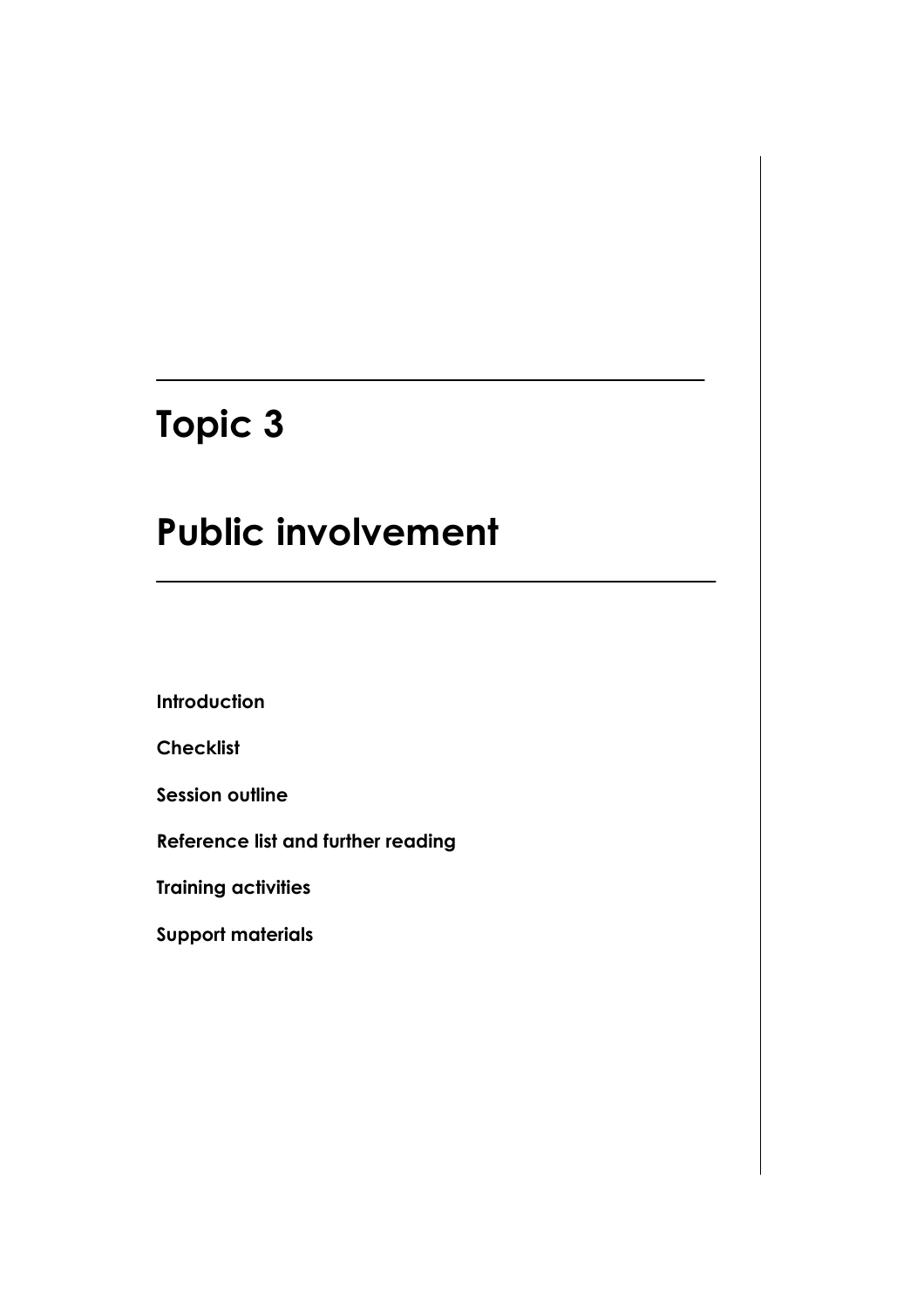# **Public involvement in the EIA process**

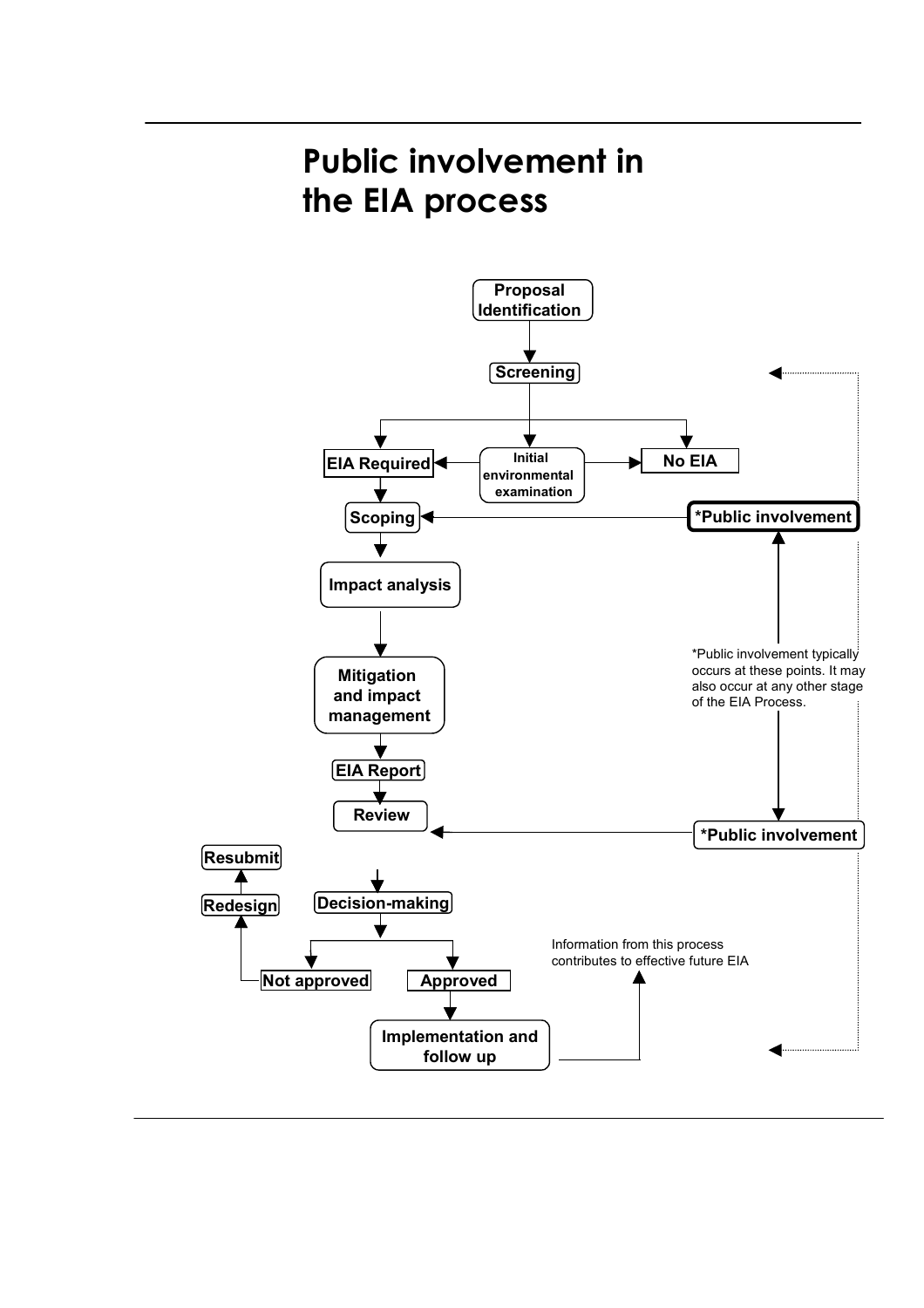## **Topic 3—Public involvement**

## **Objectives**

To understand the role, scope and contribution of public involvement in the EIA and decision-making processes.

To recognise the options by which the public can be involved at different stages of the EIA process.

To identify the principles and requirements for meaningful consultation with stakeholders and the tools and techniques that can be used for this purpose.

## **Relevance**

Experimental training Resource Manual Constrainers of the stress of the stress of the stress of the stress of the stress of the stress of the stress of the stress of the stress of the stress of the stress of the stress of Public involvement is a fundamental principle of EIA. The inclusion of the views of the affected and interested public helps to ensure the decision making process is equitable and fair and leads to more informed choice and better environmental outcomes.

### **Timing**

Three to four hours (not including training activity).

#### *Important note to trainers*

*You should design your presentation with the needs and background of participants in mind, and concentrate on those sections most relevant to your audience. The session presentation timings are indicative only.* 

*Time taken for the training activities can vary enormously depending on the depth of treatment, the existing skills and knowledge of participants and the size of the group.*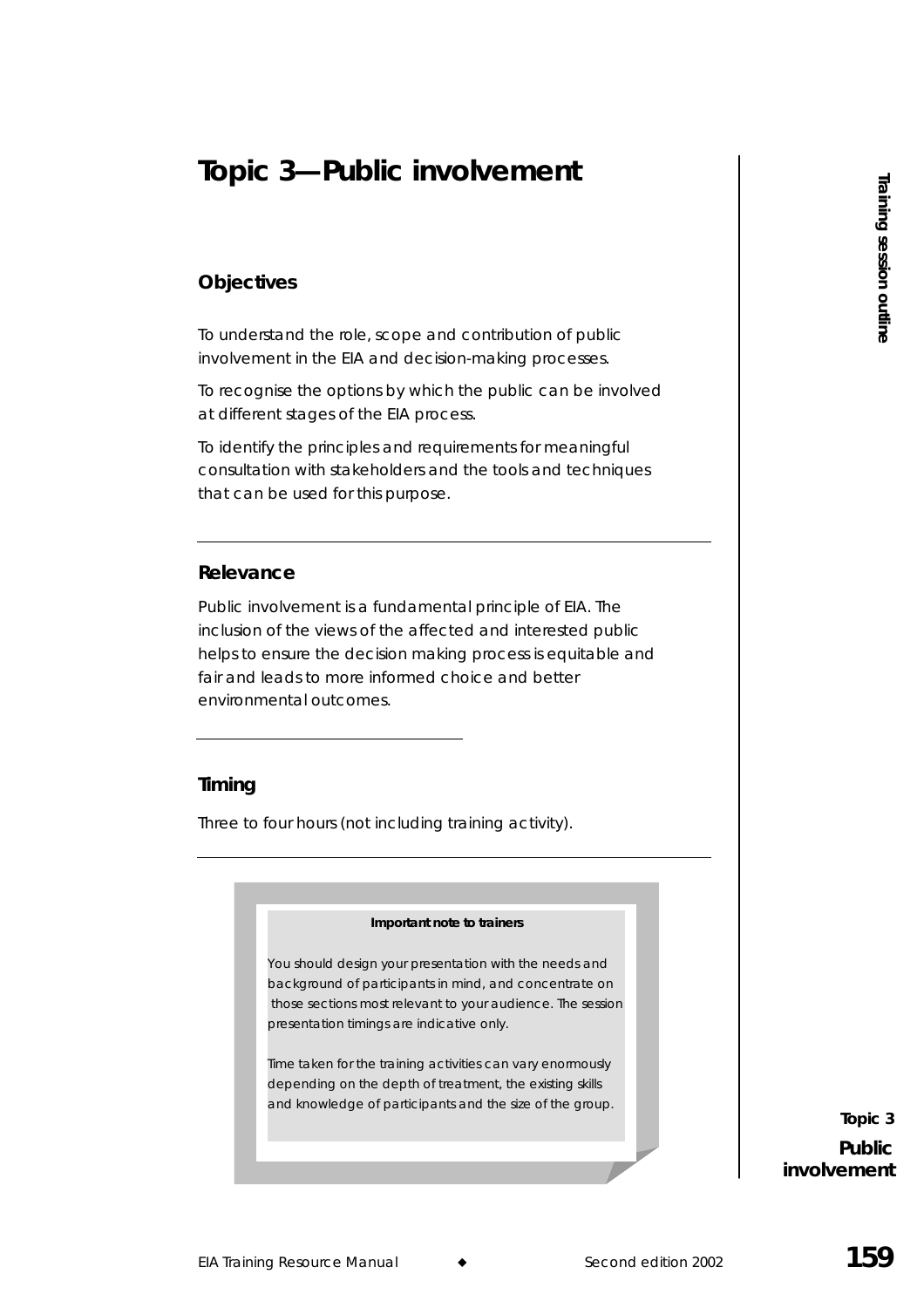## **Information checklist**

Obtain or develop the following, as appropriate:

- $\square$  sections of EIA legislation and procedure that make provision for public involvement;
- $\Box$  any guidance relevant to the application of public involvement locally;
- $\Box$  examples of involvement techniques that have been used or are relevant locally;
- $\Box$  case examples of public involvement programmes which demonstrate good and bad practice;
- $\Box$  estimates of the resources necessary to support a public involvement programme, in terms of time, people and money;
- $\Box$  examples of comments and submissions by the public on EIA studies and reports;
- $\Box$  other supporting documentation or research on public involvement;
- □ contact names and telephone numbers of people, agencies, organisations and environmental information/data centres able to provide assistance in relation to public involvement; and
- $\Box$  other resources that may be available such as videos, journal articles, computer programmes, lists of speakers, and case studies.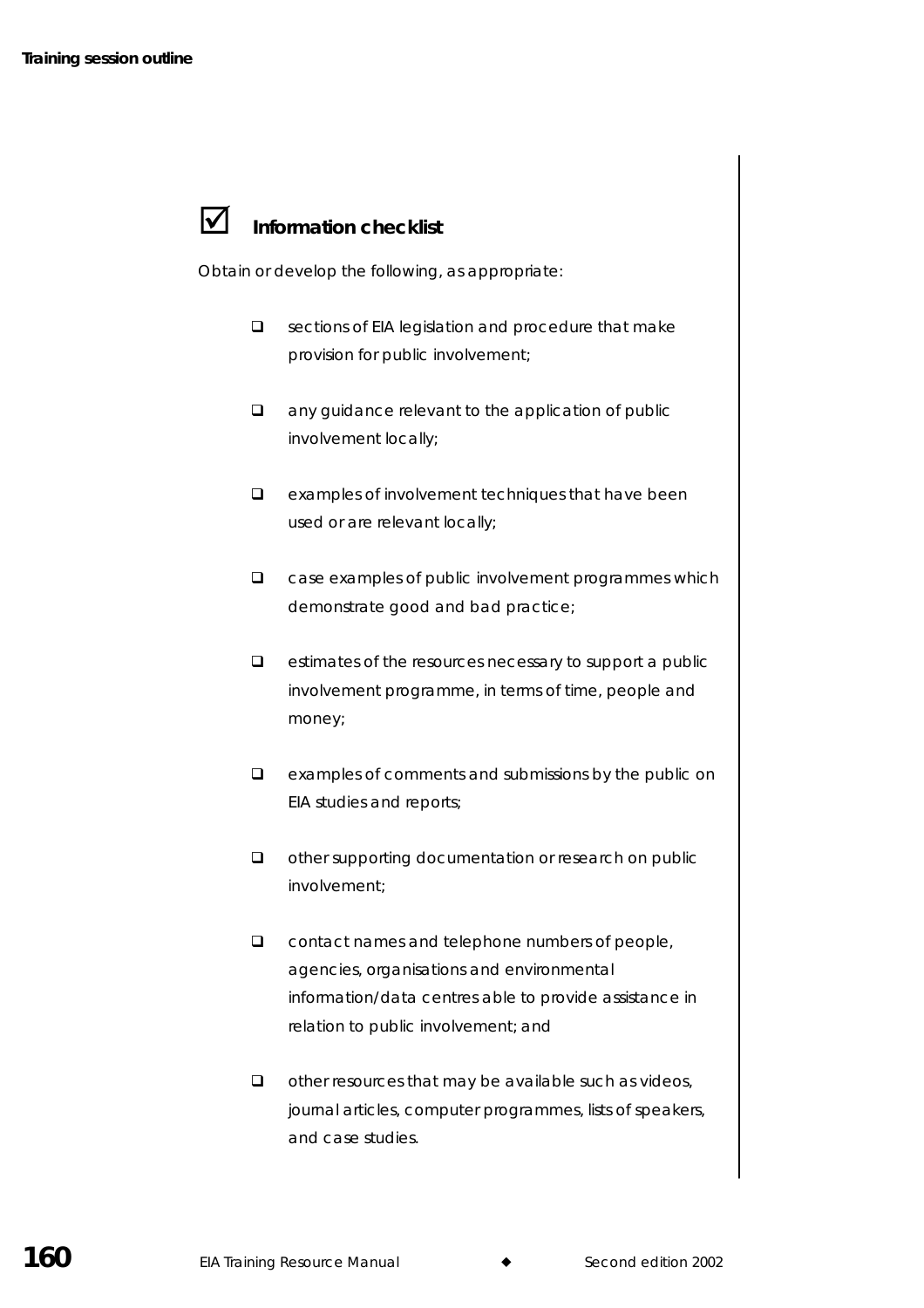## **Session outline**

**Briefly introduce the role and contribution of public involvement in the EIA and decision-making processes and note the different levels and types of approach. Ask the participants to consider why public involvement is important locally.** 

**EXERICAT CONDUCTE:**<br> **EXERICAT TRANSPORT CONSULTS AND ANOTEST CONSULTS AND ANOTEST CONSULTS AND ANOTEST CONSULTS AND NOTEST CONSULTS AND NOTEST CONSULTS AND NOTEST CONSULTS AND NOTEST CONSULTS AND NOTEST CONSULTS AND NOT** Public involvement is a fundamental principle of the EIA process. Timely, well planned and appropriately implemented public involvement programmes will contribute to EIA studies and to the successful design, implementation, operation and management of proposals. Specifically public involvement is a valuable source of information on key impacts, potential mitigation measures and the identification and selection of alternatives. It also ensures the EIA process is open, transparent and robust, characterised by defensible analysis.

Nearly all EIA systems make provision for some type of public involvement. This term includes public consultation (or dialogue) and public participation, which is a more interactive and intensive process of stakeholder engagement. Most EIA processes are undertaken through consultation rather than participation. At a minimum, public involvement must provide an opportunity for those directly affected by a proposal to express their views regarding the proposal and its environmental and social impacts.

**Discuss the objectives and benefits of public involvement and consider how they apply to local situations.** 

| <b>SIMMY1M</b><br>Store Sec. 2.4.2. Sec. 23 Sec. |  |
|--------------------------------------------------|--|
| <b>SACTOS</b>                                    |  |
|                                                  |  |
|                                                  |  |

The purpose of public involvement is to:

- inform the stakeholders about the proposal and its likely effects;
- canvass their inputs, views and concerns; and
- take account of the information and views of the public in the EIA and decision making.

The key objectives of public involvement are to:

- obtain local and traditional knowledge that may be useful for decisionmaking;
- facilitate consideration of alternatives, mitigation measures and tradeoffs;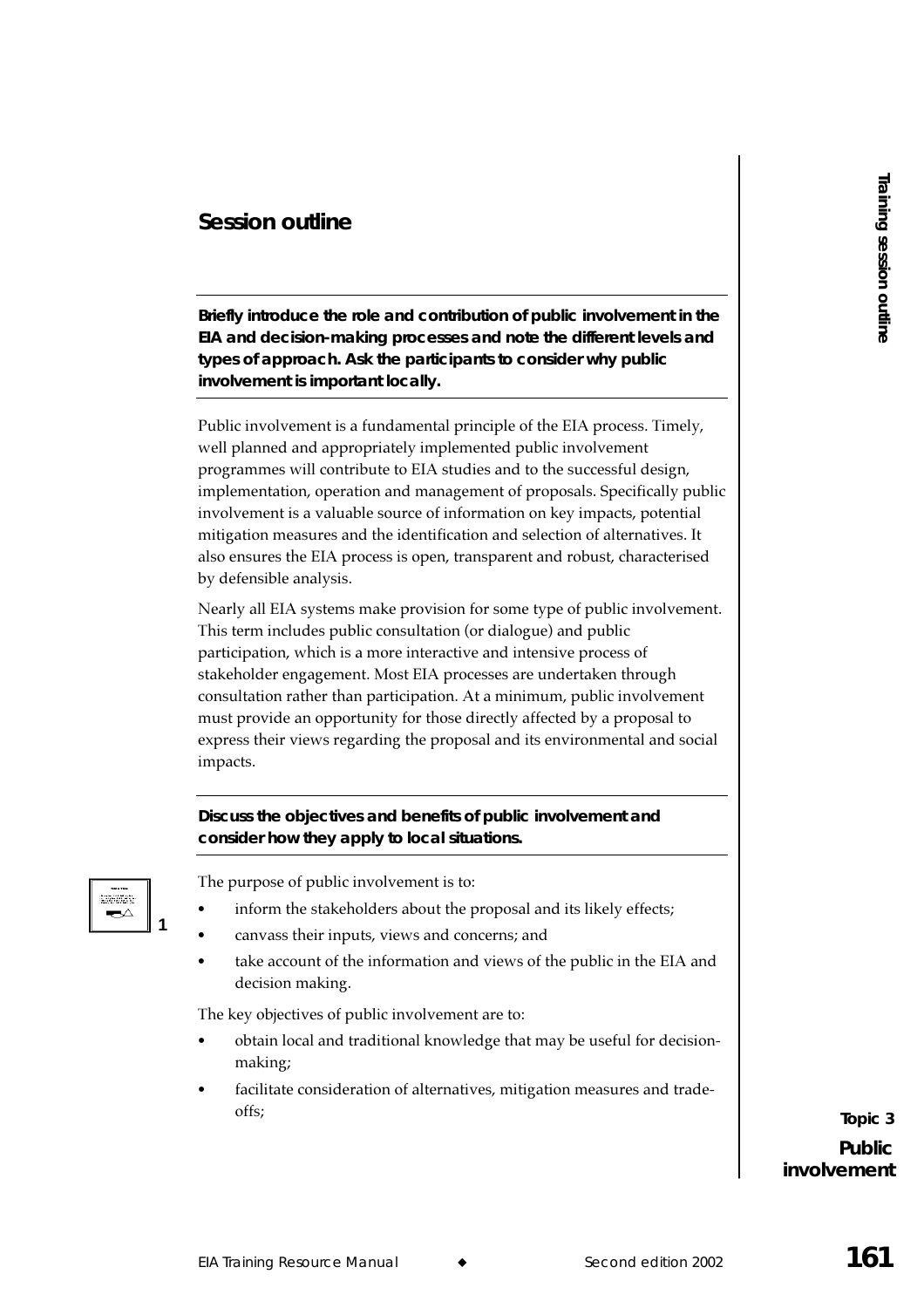- ensure that important impacts are not overlooked and benefits are maximised:
- reduce conflict through the early identification of contentious issues;
- provide an opportunity for the public to influence project design in a positive manner (thereby creating a sense of ownership of the proposal);
- improve transparency and accountability of decision-making; and
- increase public confidence in the EIA process.

Experience indicates that public involvement in the EIA process can and does meet these aims and objectives. Many benefits are concrete such as improvements to project design (see Box 1). Other benefits are intangible and incidental and flow from taking part in the process. For example, as participants see their ideas are helping to improve proposals, they gain confidence and self-esteem by exchanging ideas and information with others who have different values and views.

#### **Box 1: Examples of the contribution of public involvement to project design**

#### Ghana Environmental Resource Management Project

This project seeks to improve natural resource management. Public consultations drove the entire project design process from the very beginning. Investments under the village-level land and water resource management component were entirely designed by the local communities, which diagnosed problems, developed action plans and are now responsible for implementation. A coastal wetlands component was also largely designed through local consultation. Affected communities and user groups participated in the demarcation of ecologically sensitive areas and in determining the levels of resource use and conservation in coastal wetlands.

#### Brasil Espirito Santo Water Project

The original design would have had a negative impact on two communities. By including these communities in the EIA process through information disclosure and consultation, satisfactory mitigation measures were achieved that counterbalanced the impacts and improved local living conditions.

#### Adapted from The World Bank (1995)

**Discuss briefly the different terms and definitions that are used when referring to public involvement. Consider the relative advantages and disadvantages of different types and levels of public involvement.** 

Key terms and definitions of public involvement are described in Box 2. The basic types of public involvement are organised as a 'ladder' of steps of increasing intensity and interaction. When reviewing them, note their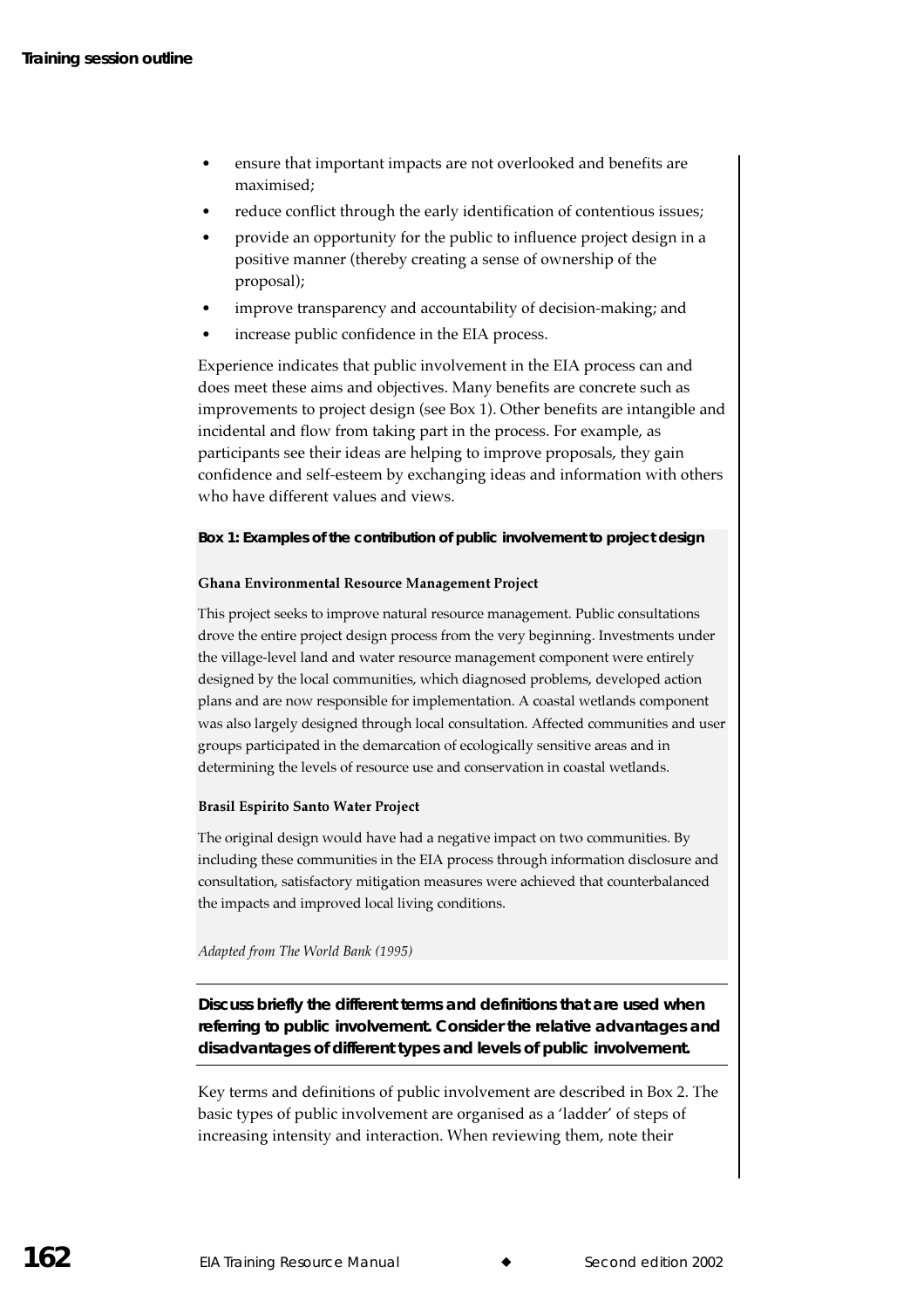different requirements with regard to planning and designing a public involvement programme.

Information and notification, strictly speaking, are preconditions of meaningful public involvement. On its own, information disclosure is not a sufficient provision in public involvement for an EIA of a major proposal. Consultation denotes an exchange of information designed to canvass the views of stakeholders on a proposal and its impacts. Participation is a more interactive process of engaging the public in addressing the issues, establishing areas of agreement and disagreement and trying to reach common positions. Negotiation among stakeholders is an alternative dispute resolution (ADR) mechanism, which is based on joint fact-finding, consensus building and mutual accommodation of different interests.

In practice, public involvement in EIA largely corresponds to consultation. However, participation will be appropriate in many circumstances, for example, where a local population is displaced or relocated as a result of a project. A few countries also make provision for mediation or negotiation facilitated by a neutral third party. In principle, these approaches to public involvement in EIA are distinctive and relatively separate. However, they may be used in combination; for example, consultation and participation can be appropriate at different stages of the same EIA process.

#### Box 2: Levels and forms of public involvement

- **informing** one way flow of information from the proponent to the public;
- consulting two way flow of information between the proponent and the public with opportunities for the public to express views on the proposal;
- participating interactive exchange between the proponent and the public encompassing shared analysis and agenda setting and the development of understood and agreed positions on the proposal and its impacts; and
- negotiating face to face discussion between the proponent and key stakeholders to build consensus and reach a mutually acceptable resolution of issues, for example on a package of impact mitigation and compensation measures.

Adapted from Bass et al (1995)

bisich

 $\blacktriangleright$ 

C

Consider who should be involved in the EIA process. Ask the participants to identify which parties might have a stakeholder interest in being involved in an EIA and why they might wish to be involved.

The range of stakeholders involved in an EIA typically includes:

- the people individuals, groups and communities who are affected by the proposal;
- the proponent and other project beneficiaries;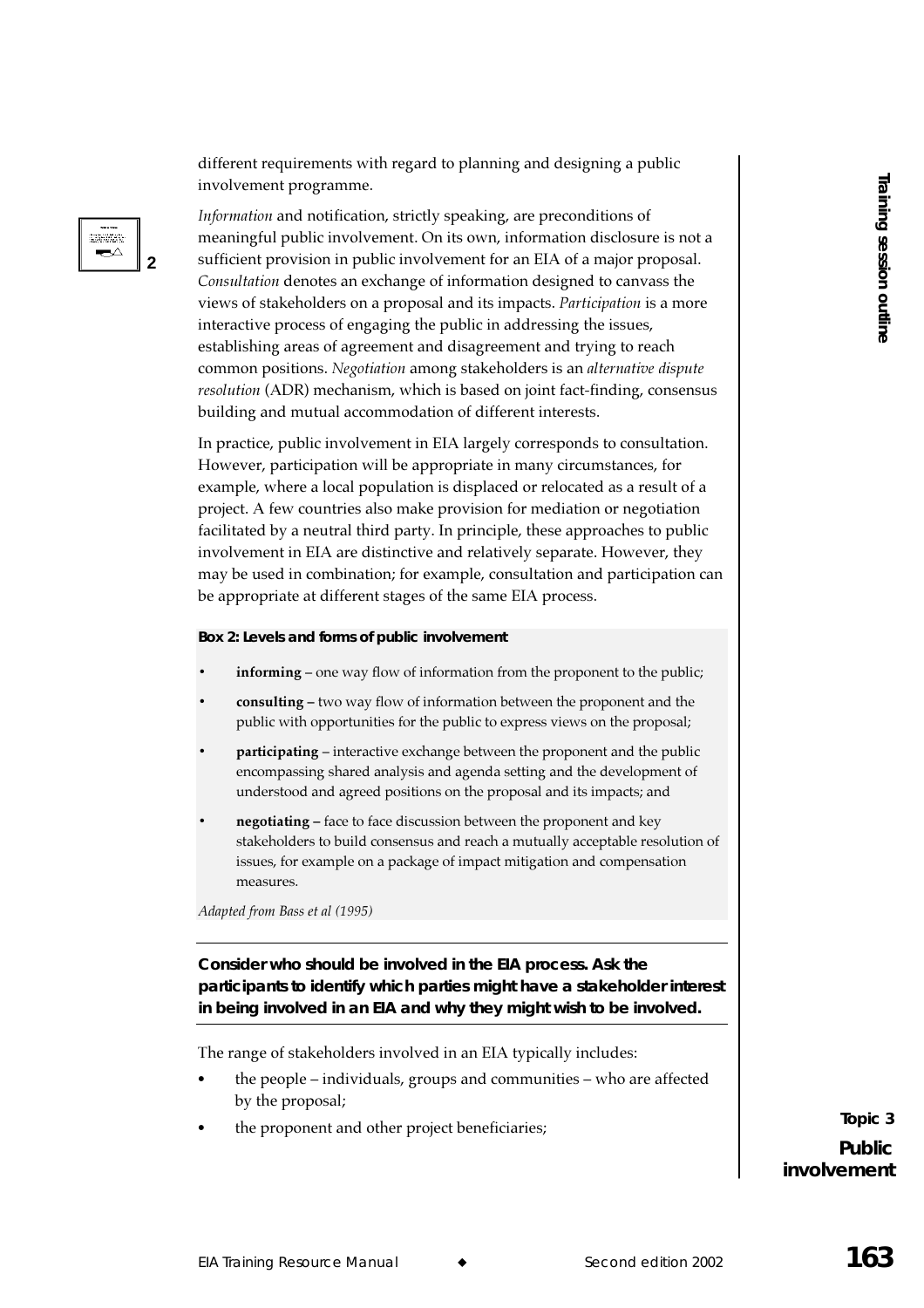- government agencies;
- NGOs and interest groups; and
- others, such as donors, the private sector, academics etc.

#### Local people

Individuals or groups in the affected community will want to know what is proposed; what the likely impacts are; and how their concerns will be understood and taken into account. They will want assurances that their views will be carefully listened to and considered on their merits. They will want proponents to address their concerns. They will also have knowledge of the local environment and community that can be tapped and incorporated into baseline data.

#### Proponents

Understandably, proponents will wish to shape the proposal to give it the best chance of success. Often, this involves trying to create public understanding and acceptance of the proposal through the provision of basic information. More creatively, project design can be improved through using public inputs on alternatives and mitigation and understanding local knowledge and values.

#### **Government agencies**

The government agencies involved in the EIA process will want to have their policy and regulatory responsibilities addressed in impact analysis and mitigation consideration. For the competent authority, an effective public involvement programme can mean the proposal may be less likely to become controversial in the later stages of the process. For the responsible EIA agency, the concern will be whether or not the public involvement process conforms to requirements and procedures.

#### **NGOs/Interest groups**

Comments from NGOs can provide a useful policy perspective on a proposal; for example, the relationship of the proposal to sustainability objectives and strategy. Their views may also be helpful when there are difficulties with involving local people. However, this surrogate approach should be considered as exceptional; it cannot substitute for or replace views which should be solicited directly.

#### Other interested groups

Other interested groups include those who are experts in particular fields and can make a significant contribution to the EIA study. The advice and knowledge of government agencies and the industry sector most directly concerned with the proposal should always be sought. However, in many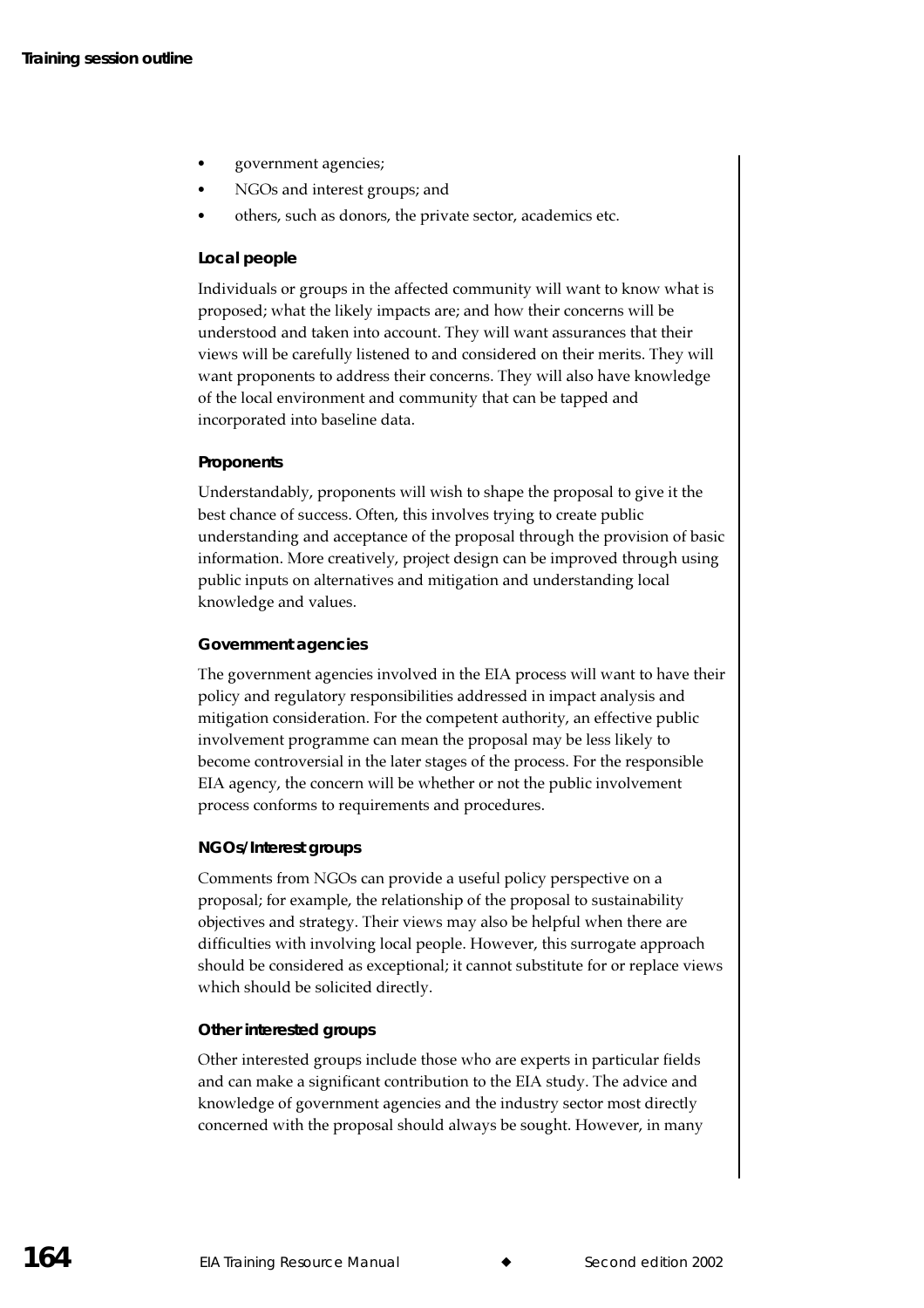cases, substantive information about the environmental setting and effects will come from outside sources.

The different benefits provided for key groups by effective public participation are described in Table 1. However, these benefits may not be always realised or acknowledged by participants. Each of the above groups may perceive the benefits gained from public involvement in the EIA process through the lens of their own experience and interests.

#### Table 1: The benefits of effective participation for different groups

| The proponent                                                                                                                  | The decision-<br>maker                                                                                                 | Affected communities                                                                                                                               |  |  |  |
|--------------------------------------------------------------------------------------------------------------------------------|------------------------------------------------------------------------------------------------------------------------|----------------------------------------------------------------------------------------------------------------------------------------------------|--|--|--|
| Raises the proponent's awareness of the<br>potential impacts of a proposal on the<br>environment and the affected<br>community | Achieves more informed<br>and accountable decision-<br>making                                                          | Provides an opportunity to<br>raise concerns and influence<br>the decision-making process                                                          |  |  |  |
| Legitimises proposals and ensures<br>greater acceptance and support                                                            | Provides increased<br>assurance that all issues of<br>legitimate concern have<br>been addressed                        | Provides an opportunity to<br>gain a better understanding<br>and knowledge about the<br>environmental impacts and<br>risks that may arise          |  |  |  |
| Improves public trust and confidence                                                                                           | Demonstrates fairness and<br>transparency, avoiding<br>accusations of decisions<br>being made 'behind closed<br>doors' | Increases awareness of how<br>decision-making processes<br>work, who makes decisions<br>and on what basis                                          |  |  |  |
| Assists by obtaining local<br>information/data                                                                                 | Promotes good relations<br>with the proponent and<br>third parties                                                     | Empowers people, providing<br>the knowledge that they can<br>influence decision making and<br>creating a greater sense of<br>social responsibility |  |  |  |
| Avoids potentially costly delays later in<br>the process by resolving conflict early                                           | Avoids potentially costly<br>delays later in the process by<br>resolving conflict early                                | Ensures all relevant issues and<br>concerns are dealt with prior<br>to the decision                                                                |  |  |  |
| Source: Institute of Environmental Management & Assessment (1999).                                                             |                                                                                                                        |                                                                                                                                                    |  |  |  |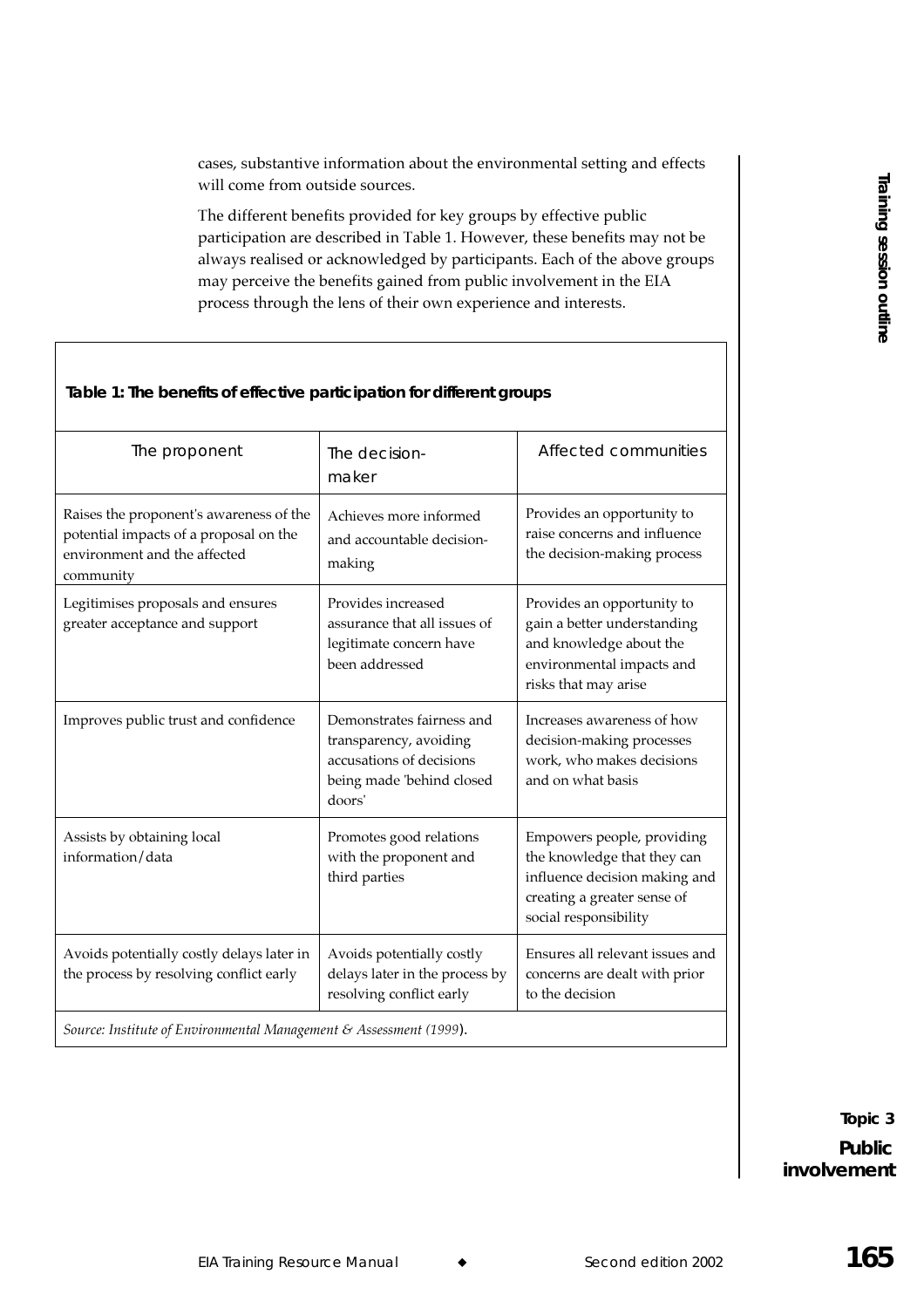Discuss how the people and groups who should be involved in a particular EIA can be identified. Ask participants to consider their application to the local situation.

People who may be directly or indirectly affected by a proposal will be a focus for public involvement. First and foremost are the individuals and groups who are likely to be directly and adversely affected. Usually, their identification is relatively straightforward. The intended beneficiaries of the proposal are often more difficult to identify because the benefits of the proposal may be generalised across a large population (which may be regional or national). In some cases, the interest of beneficiaries may be represented by government agencies, private sector groups and NGOs, which support the proposal on economic and social grounds.

A variety of other individuals and groups may be indirectly affected by a proposal or have some interest in its outcome. Often, the representation of the interests of indirectly affected parties will coincide with those of other stakeholders, such as local community, private sector and environmental organisations. However, this relationship cannot be assumed automatically. For example, certain major projects may affect such an extensive area that identifying a representative and manageable range of participants is difficult. In such cases, it may be helpful to systematically 'map' the stakeholders and differentiate among their interests.

Every effort should be made to seek a fair and balanced representation of views. Often, an inclusive approach to public involvement is taken. A common rule of thumb is to include any person or group who expresses an interest in the proposal. However, particular attention should be given to those 'at risk' from the impact of a proposal. World Bank guidance indicates this group should have the most active involvement.

Briefly review the provisions made for public involvement in the EIA system of a given country or an international development agency. Ask the group to consider any requirements of applicable international legal and policy instruments and the precedents set by the Aarhus Convention.

Most EIA systems make some type of provision for public involvement. The legal and procedural requirements for this purpose vary. In developing countries, the EIA procedure established by the development banks will take precedence for projects carried out with their assistance. All of the major development banks consult the public during the EIA process carried out on their operations.

Their specific requirements differ regarding timing and scope of consultation and the type and amount of information disclosed.

iithict ▰◠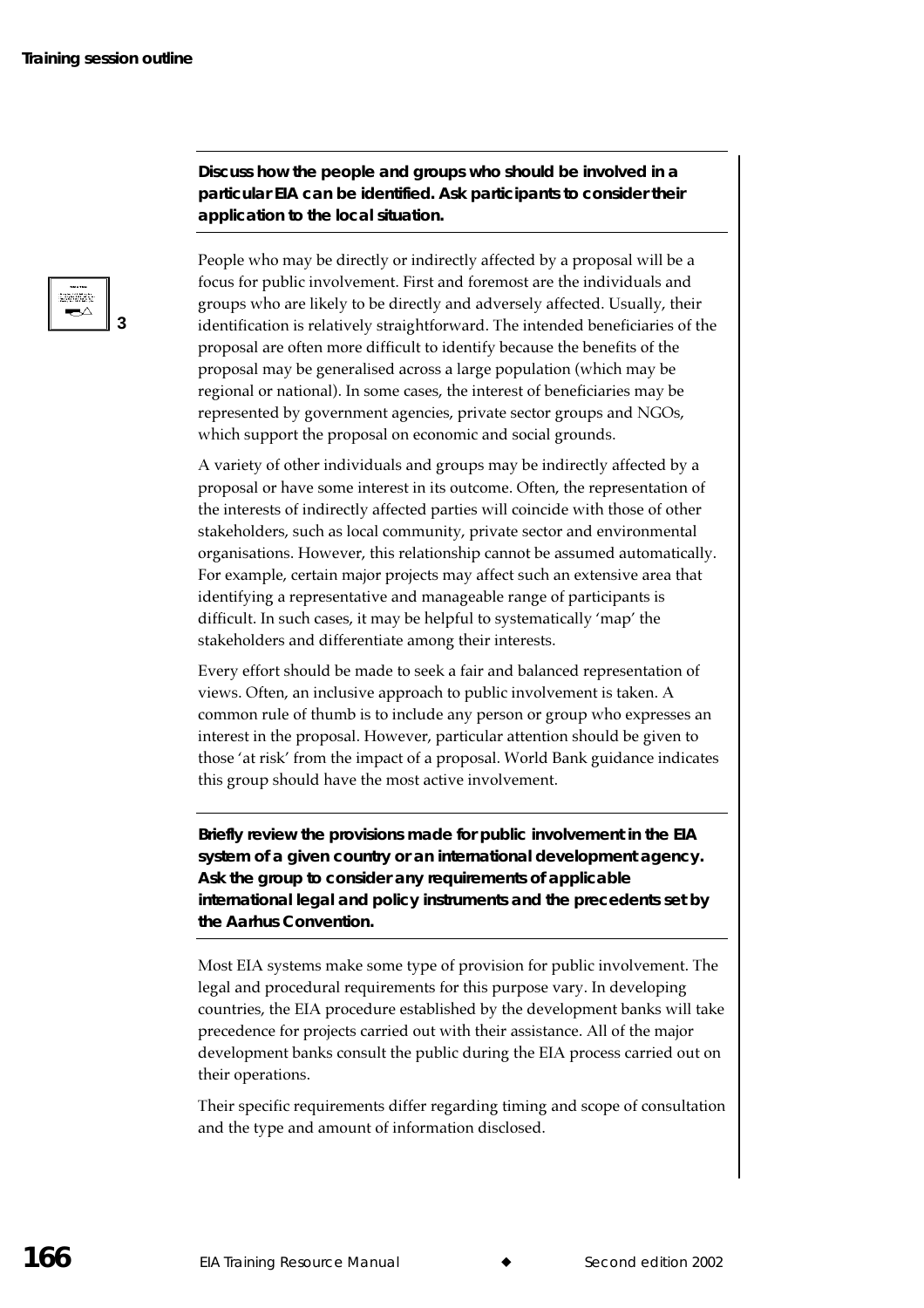For example, World Bank Operational Policy (4.01) specifies that consultation with affected communities is a key to the identification of impacts and the design of mitigation measures. It strongly recommends consultation with affected groups and NGOs during at least the scoping and EIA review stage (see below). In projects with major social components, such as those requiring voluntary resettlement or affecting indigenous peoples, the process should involve active public participation in the EIA and project development process.

The provision made for public involvement should be consistent with principles established by international law and policy (see Box 3). The most comprehensive treaty in this regard is the Aarhus Convention, although this applies only to UNECE countries and only entered into force in 2001 (by ratification by a sufficient number of signatory countries). However, it is likely to set important new precedents for standards of public involvement. Key principles for public involvement, which are widely agreed, are outlined in Box 4.

#### Box 3: Reference to public participation in international law and the Aarhus Convention

Reference to public participation is made in a number of international legal instruments including:

- UNECE Convention on Environmental Impact Assessment in a Transboundary Context (Espoo, 1991) which provides for the participation of the public in the areas likely to be affected by a proposal (article 2, paras 2 and 6, and article 4, para 2);
- the Framework Convention on Climate Change (1992), which requires Parties to promote and facilitate public participation in addressing climate change and its effects and developing adequate responses (article 6 (a) (iii));
- Principle 10 of the Rio Declaration on Environment and Development (1992) which states that each individual shall have the opportunity to participate in decision-making processes, facilitated by the widespread availability of information; and
- UNECE Convention on Access to Information, Public Participation in Decision Making and Access to Justice in International Environmental Matters (Aarhus) (1998) is the most comprehensive legal instrument relating to public involvement. It describes how public participation should work in cases of decision-making. The main text indicates that public participation should be effective, adequate, formal, and provide for information, notification, dialogue, consideration and response.

Source: adapted from Stec and Casey-Lefkowitz (2000)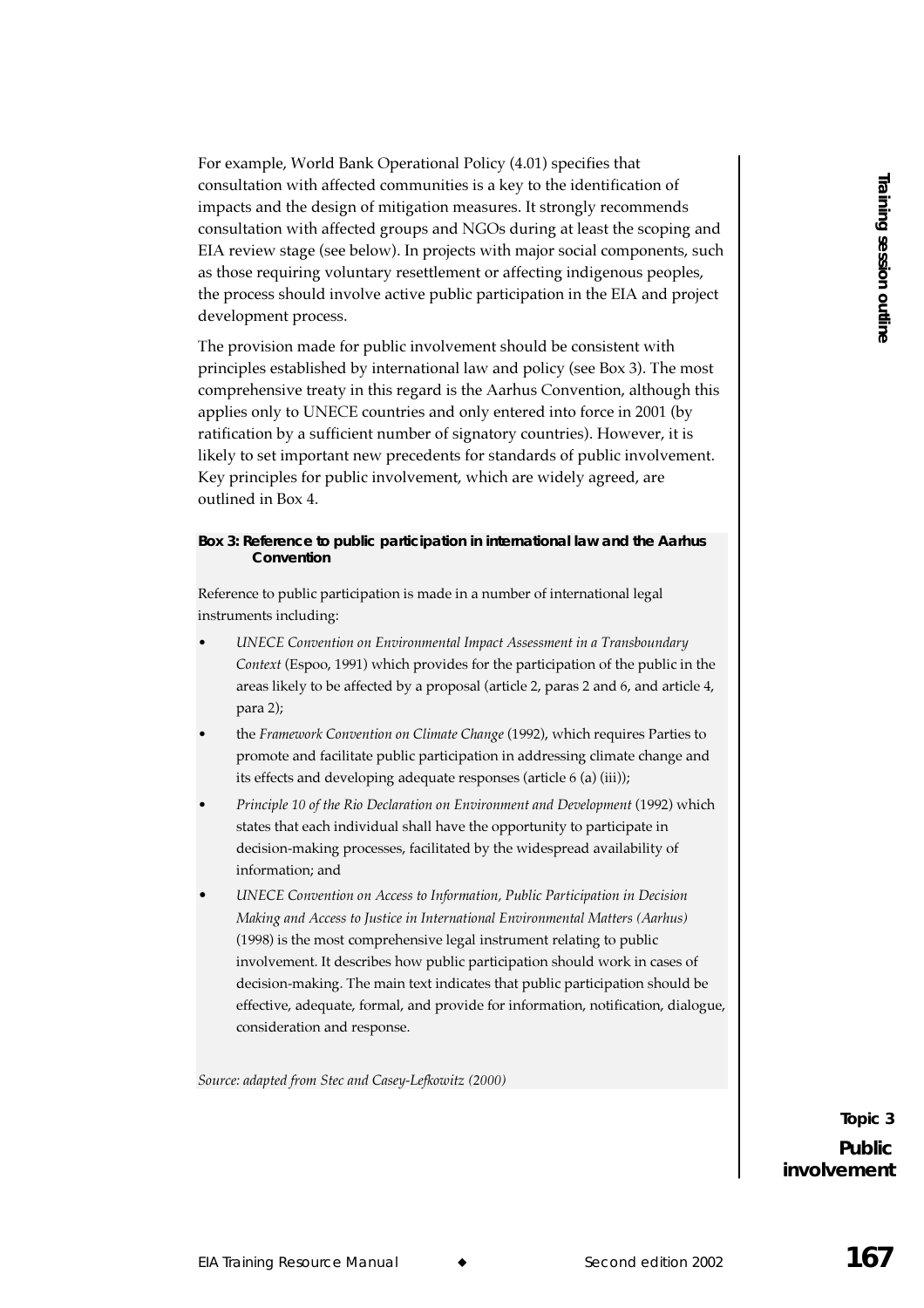

**4**

**5**

taanaa ⊷

#### **Box 4:Principles of public involvement**

The process should be:

- inclusive covers all stakeholders
- open and transparent steps and activities are understood
- relevant focused on the issues that matter
- fair conducted impartially and without bias toward any stakeholder
- responsive to stakeholder requirements and inputs
- credible builds confidence and trust

**Relate public involvement to the stages of the EIA process. Ask the group to consider whether and how these apply in a given EIA system. Develop their responses to show how public involvement can be used throughout the EIA process.** 

The scope of public involvement and its relationship to the EIA process should be commensurate with the significance of the environmental and social impacts for local people. Ideally, public involvement should commence during the preparatory stage of project development and continue throughout the EIA process. This is particularly important for major projects that affect people's livelihood and culture. Five main steps at which public involvement can occur in the EIA process are discussed below.

#### **Screening**

For certain categories of proposal, the responsible authority may consult with people likely to be affected in order to gain a better understanding of the nature and significance of the likely impacts. This information can assist in determining if an EIA is required and at what level (see Topic 4 – *Screening*). In addition, the early identification of affected parties and their concerns provides information that can be incorporated into the scoping stage of EIA and assists future planning for public involvement.

#### **Scoping**

Public involvement is commonly undertaken at the scoping stage. This is critical to ensure that all the significant issues are identified, local information about the project area is gathered, and alternative ways of achieving the project objectives are considered. Terms of Reference for an EIA provide a means of responding to and checking against these inputs (see Topic 5 – *Scoping*). They should also outline any specific requirements for public involvement in EIA preparation, review, and follow up.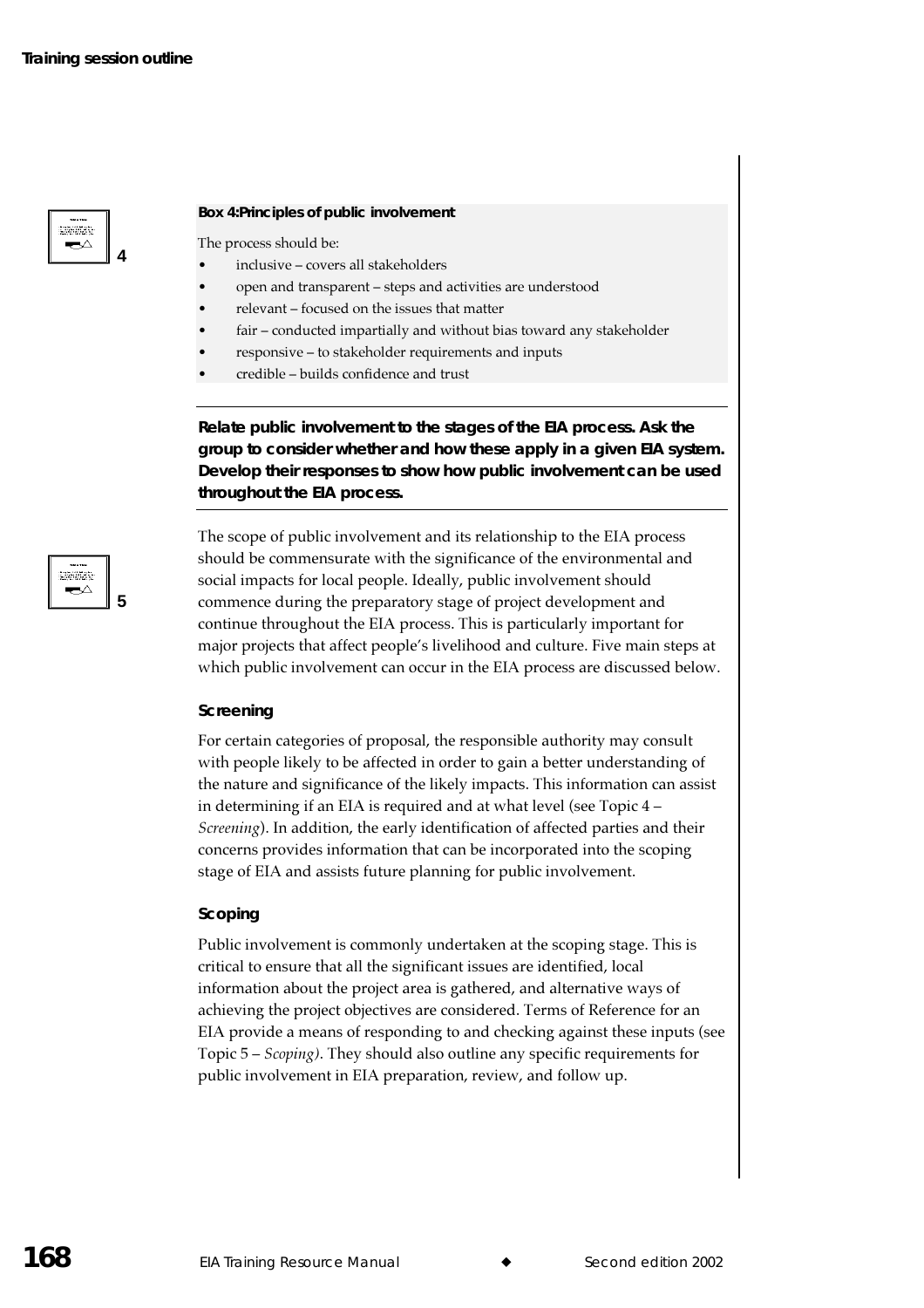#### Impact analysis and mitigation

The further involvement of the public in these phases of EIA preparation (see Topics 6 – Impact analysis and 7– Mitigation and impact management) can help to:

- avoid biases and inaccuracies in analysis;
- identify local values and preferences;
- assist in the consideration of mitigation measures; and
- select a best practicable alternative.

#### **Review of EIA quality**

A major opportunity for public involvement occurs when EIA reports are exhibited for comment (see Topics 8 – Reporting and 9 – Review of EIA quality). However, making written comments is daunting to all but the educated and literate. Other means of achieving responses should be provided where proposals are controversial. Public hearings or meetings may be held as part of EIA review. They can be formal or informal but should be structured in a way which best allows those affected to have their say. Many people are not comfortable in speaking in public and other or additional mechanisms may be needed.

#### Implementation and follow up

The environmental impacts of major projects will be monitored during construction and operational start up, with corrective action taken where necessary (see Topic 11 – Implementation and follow up). Local representatives should scrutinise and participate in the follow up process. This arrangement can assist proponents and approval agencies to respond to problems as they arise. It can also help to promote good relations with local communities that are affected by a development.

#### Public involvement in practice

In many EIA systems, public involvement centres on the scoping and review stages. This can be a response to procedural requirements or reflect accepted practice. More extended forms of public involvement occur when:

- proposals are formally referred to public review, hearings or inquiries;
- proposals seek to apply a 'best practice' process to their proposal;
- proposals depend upon gaining the consent or support of local stakeholders: and
- proposals have major social impacts and consequences, such as the relocation of displaced people.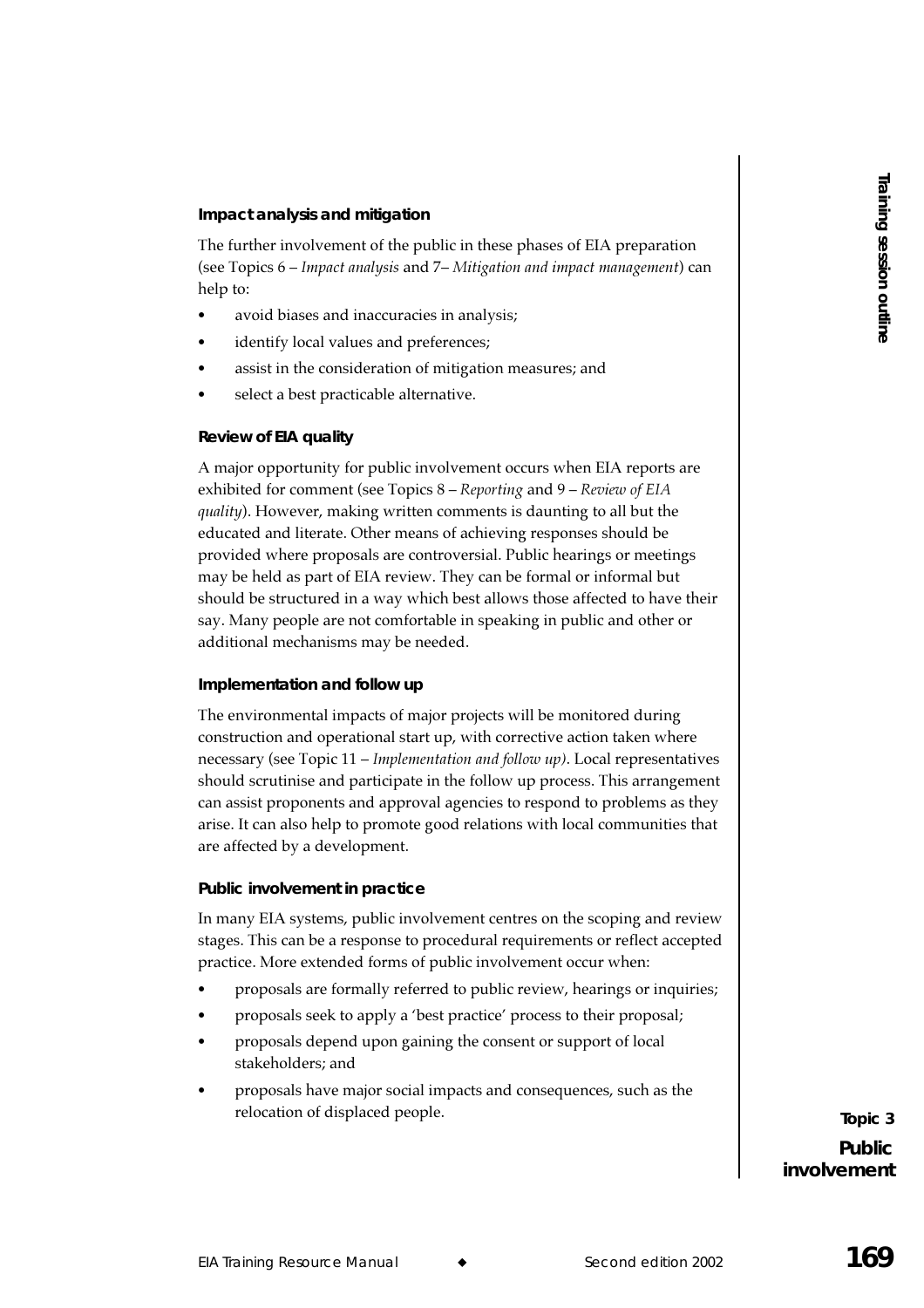**Emphasise the importance of systematic, timely planning for a public involvement programme. Discuss different ways in which the programme, including the engagement of participants, could be funded.** 

Planning by the proponent for a public involvement programme needs to begin early before other EIA work. Following scoping, the terms of reference for an EIA study should include specifications for the proposed programme, including its scope, timing, techniques and resources. If there are none, a separate document should be prepared by the EIA project team with advice and input from a social scientist who is knowledgeable about the local community and participation techniques.

The plan should describe the means of notifying and informing the public about the proposals and the EIA process, beginning at an early stage and continuing with updates on the progress of the EIA study and feedback on community concerns. Specific reference should be made to the ways in which the public will be engaged, how their inputs (knowledge, values and concerns) will be taken into account and what resources (people and money) are available to assist their involvement. Wherever possible, meetings and inquiries should be held within the local community, especially if there are basic constraints on its involvement (see next section).

A systematic approach to planning a public involvement programme typically involves addressing the following key issues:

- Who should be involved? identify the interested and affected public (stakeholders), noting any major constraints on their involvement.
- What type and scope of public involvement is appropriate?  $-$  ensure this is commensurate with the issues and objectives of EIA.
- How should the public be involved?  $-$  identify the techniques which are appropriate for this purpose.
- When and where should opportunities for public involvement be provided  $$ establish a plan and schedule in relation to the EIA process and the number, type and distribution of stakeholders.
- $\bullet$  How will the results of public involvement be used in the EIA and decision*making processes?* – describe the mechanisms for analysing and taking account of public inputs and providing feeding back to stakeholders.
- $\bullet$  What resources are necessary or available to implement the public involvement programme? – relate the above considerations to budgetary, time and staff requirements.

**Briefly, review the underlying factors that may constrain public involvement. Ask the group whether or not they apply locally and, if so, how they could overcome them.** 

tama

**6**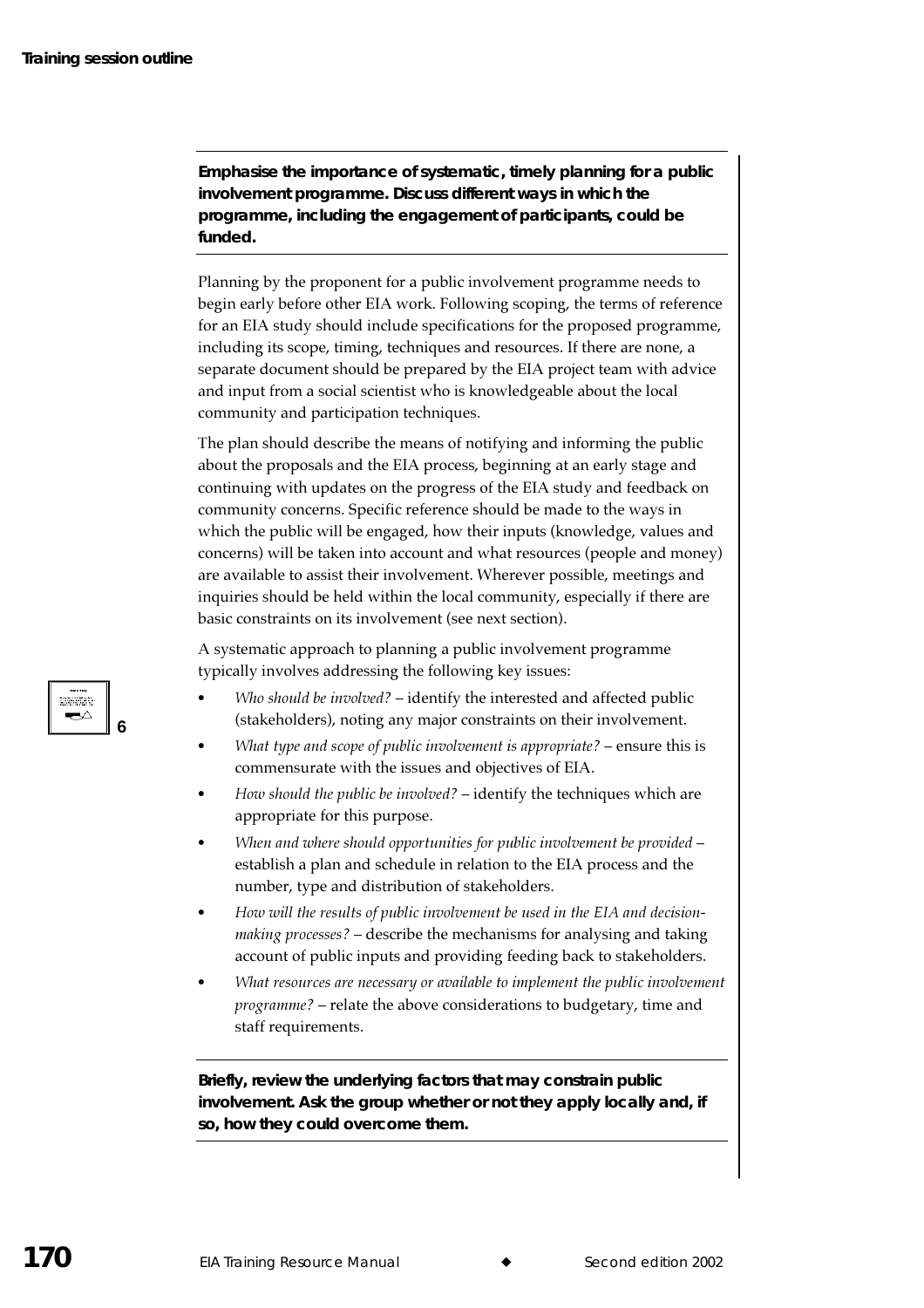Eo exercome Particular attention should be given to eliadocating groups.<br>
Resource Manual Training Herita centeres. Other, specific provide provide manual weak training the studient of the properties and the studient of th In certain cases, some basic constraints on public involvement may need to be overcome. Particular attention should be given to disadvantaged groups, ethnic minorities and others who may be inhibited from taking part or may have difficulty in voicing their concerns. Often, special provision may need to be made to inform and involve these groups. Except in unusual or extenuating circumstances, others should not speak for them, although knowledgeable NGOs may help in ensuring they represent their views directly and in a way that is meaningful to them.

Some of the underlying factors that may constrain meaningful public involvement include:

**Poverty** – involvement means time spent away from income-producing tasks, and favours the wealthy.

**Remote and rural settings –** increased or dispersed settlement distances make communication more difficult and expensive.

**Illiteracy –** involvement will not occur if print media is used.

**Local values/culture –** behavioural norms or cultural traditions can act as a barrier to public involvement or exclude those who do not want to disagree publicly with dominant groups.

**Languages –** in some countries a number of different languages or dialects may be spoken, making communication difficult.

**Legal systems –** may be in conflict with traditional systems and cause confusion about rights and responsibilities over resource use and access.

**Interest groups** – bring conflicting and divergent views and vested interests.

**Confidentiality –** may be important for the proponent, and may weigh against early involvement and consideration of alternatives.

**7**

Steate ⊷

> **Ask the group to identify some techniques and methods of public involvement and suggest where each of these could be most suitably used. List these techniques and provide participants with Handout 3–1. Work through the different techniques and their relative advantages.**

> Table 2 outlines some of the techniques that are commonly used for communicating and involving the public and illustrates their strengths and weaknesses in relation to key requirements and objectives (see Handout 3–1 for further information).

For example, various methods of public involvement can be rated in terms of the level of interaction promoted. However, it should not be inferred that methods with a high level of involvement are the preferred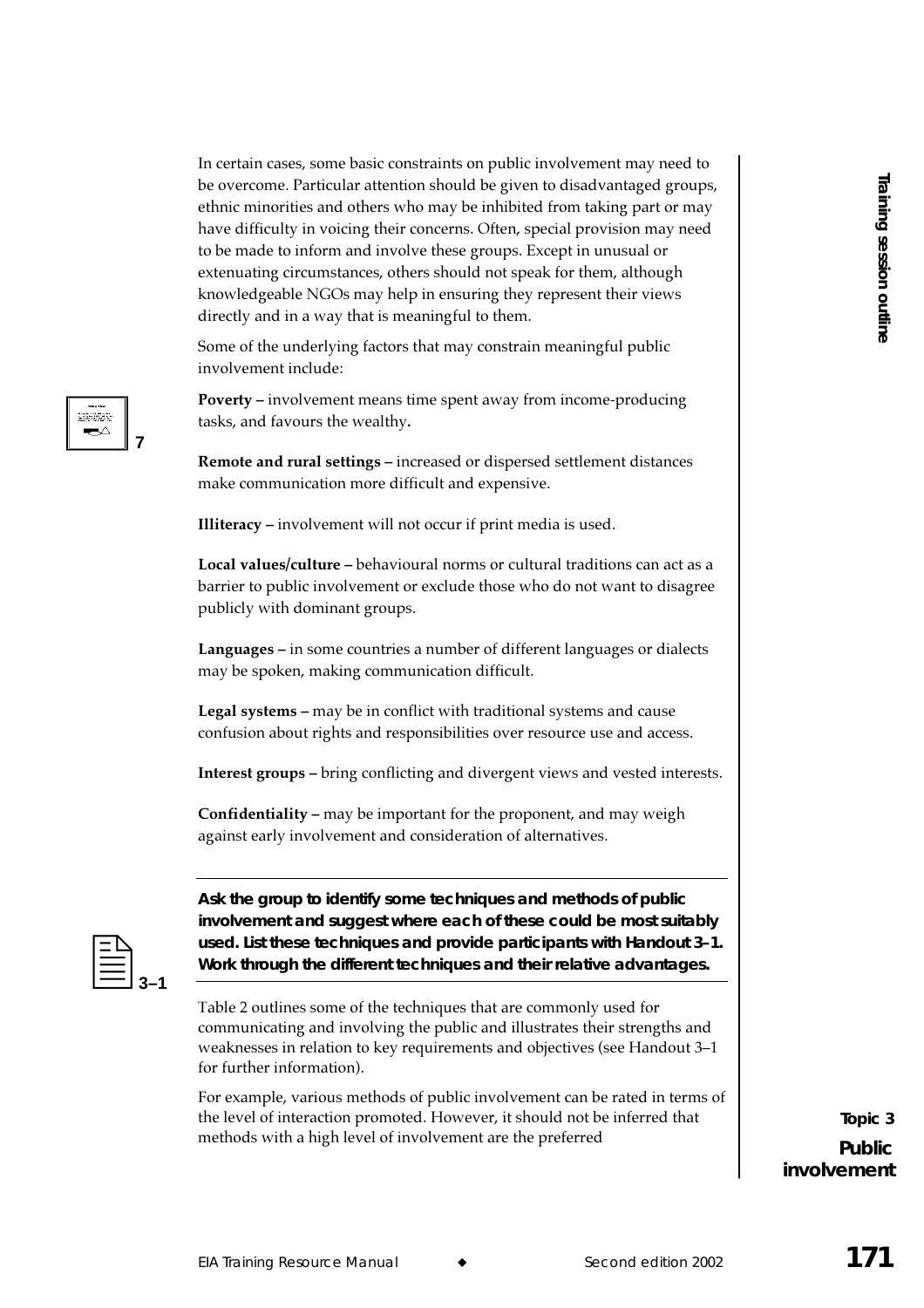approach – a mix of methods is usually necessary as part of a systematic process of public involvement.

The methods of public involvement should be tailored to suit the social environment and, wherever possible, targeted specifically at particular groups. Limitations and constraints (identified previously) should be taken into account. For instance, although people want to be consulted, they may not have the time, resources or ability to locate EIA information and report their views to the relevant authorities. Traditional local decision-making institutions and the use of the mass media (such as television, radio and papers) may be far more appropriate than placing reports in local libraries (which is the normal approach in a number of EIA systems).

When selecting public involvement techniques, the following points should be considered:

- the degree of interaction required between participants;
- the extent to which participants are able to influence decisions;
- the stage(s) of the EIA at which public involvement will occur;
- the time available for involvement;
- the likely number of participants and their interests;
- the complexity and controversy of the issues under consideration; and
- the consideration of cultural norms which may influence the content of discussions, for example relating to gender, religion, etc.

When using public involvement techniques, the following principles can help to achieve a successful outcome:

- provide sufficient, relevant information in a form that is easily understood by non-experts (without being simplistic or insulting);
- allow enough time for stakeholders to review, consider and respond to the information and its implications;
- provide appropriate means and opportunities for them to express their views;
- select venues and time events to encourage maximum attendance and a free exchange of views by all stakeholders (including those that may feel less confident about expressing their views); and
- respond to all questions, issues raised or comments made by stakeholders. This fosters public confidence and trust in the EIA process.

sama ឃ

Я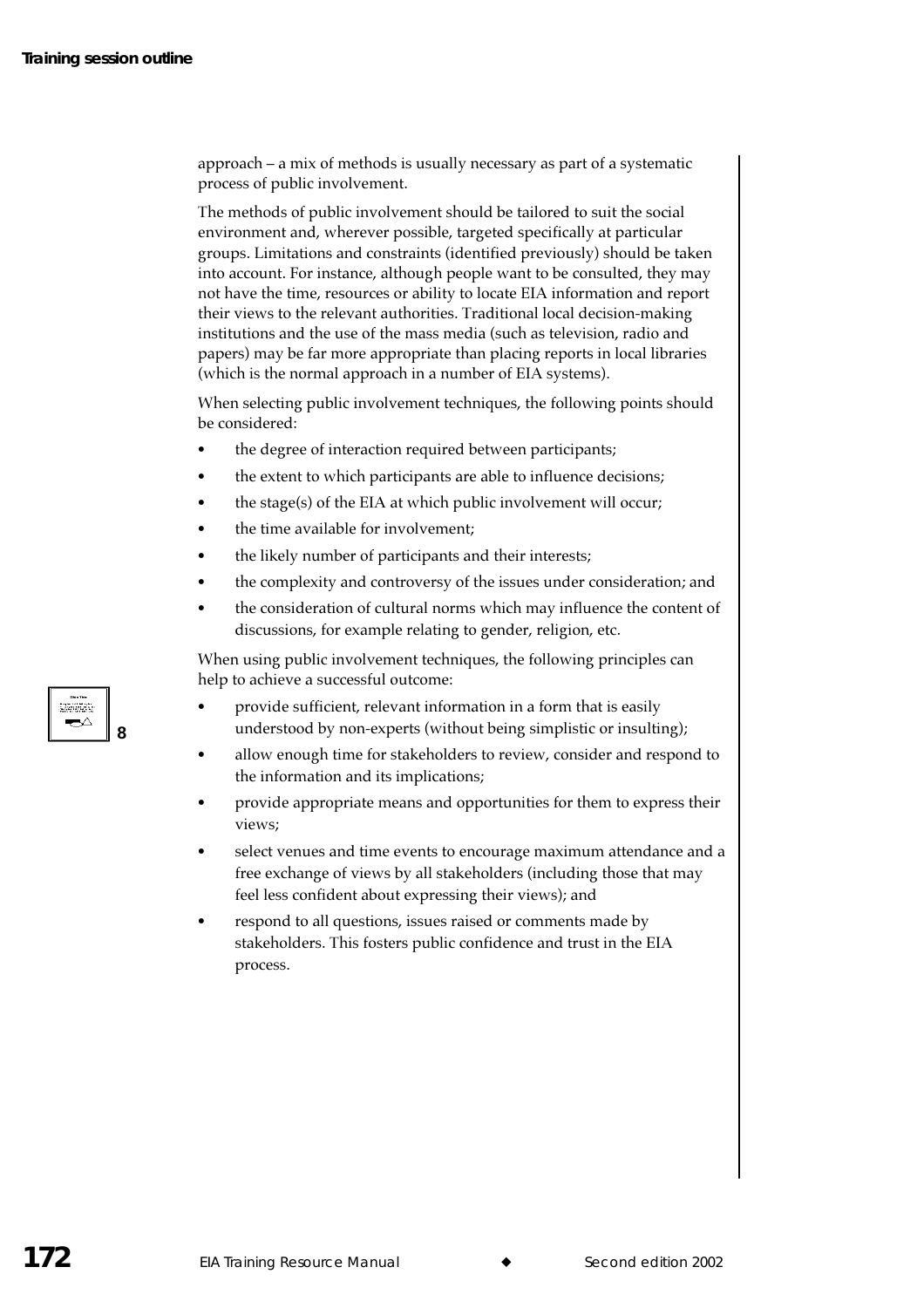|                                      | Communication<br>Characteristics        |                                      |                                                                                                                                                                                                                                                                                                          |                                                    |                                                    | Public Information and<br><b>Participation Objectives</b> |                                                    |                                                    |                                |                          |
|--------------------------------------|-----------------------------------------|--------------------------------------|----------------------------------------------------------------------------------------------------------------------------------------------------------------------------------------------------------------------------------------------------------------------------------------------------------|----------------------------------------------------|----------------------------------------------------|-----------------------------------------------------------|----------------------------------------------------|----------------------------------------------------|--------------------------------|--------------------------|
| <b>Contact Achieved</b>              | Ability to Handle<br>Specific Interest  | Degree of 2-way<br>Communication     | <b>Public Participation / Communication Techniques</b>                                                                                                                                                                                                                                                   | Inform/Educate                                     | Problems/Values<br>Identify                        | Get Ideas/Solve<br>Problems                               | Feedback                                           | Evaluate                                           | Resolve Conflict.<br>Consensus |                          |
| $\boldsymbol{2}$<br>$\boldsymbol{2}$ | $\mathbf{1}$                            | $\mathbf{1}$                         | <b>Public Hearings</b>                                                                                                                                                                                                                                                                                   |                                                    | $\overline{X}$                                     |                                                           | $\overline{X}$                                     |                                                    |                                |                          |
|                                      | $\mathbf{1}$<br>$\boldsymbol{2}$        | $\boldsymbol{2}$<br>$\boldsymbol{3}$ | <b>Public Meetings</b><br><b>Informal Small Group Meetings</b>                                                                                                                                                                                                                                           | $\overline{\textbf{X}}$<br>$\overline{\mathbf{X}}$ | $\overline{\mathbf{X}}$<br>$\overline{\mathbf{X}}$ | X                                                         | $\overline{\textbf{X}}$<br>$\overline{\mathbf{X}}$ | $\mathbf X$                                        | X                              |                          |
|                                      | $\mathbf{1}$                            | $\overline{2}$                       | <b>General Public Information Meetings</b>                                                                                                                                                                                                                                                               | $\overline{\mathbf{x}}$                            |                                                    |                                                           |                                                    |                                                    |                                |                          |
| $\overline{2}$<br>$\mathbf{1}$       | $\boldsymbol{2}$                        | $\boldsymbol{2}$                     | <b>Presentations to Community Organization</b>                                                                                                                                                                                                                                                           | $\overline{\mathbf{X}}$                            | $\boldsymbol{X}$                                   |                                                           | $\overline{\mathbf{X}}$                            |                                                    |                                |                          |
| $\mathbf{1}$                         | $\mathbf 3$                             | 3                                    | <b>Information Coordination Seminars</b>                                                                                                                                                                                                                                                                 | $\overline{\textbf{X}}$                            |                                                    |                                                           | $\overline{\textbf{X}}$                            |                                                    |                                |                          |
| $\mathbf{1}$                         | $\overline{2}$                          | $\mathbf{1}$                         | <b>Operating Field Offices</b>                                                                                                                                                                                                                                                                           |                                                    | $\boldsymbol{X}$                                   | $\mathbf X$                                               | $\overline{X}$                                     | $\mathbf X$                                        |                                |                          |
| $\mathbf{1}$                         | $\mathbf 3$                             | $\mathbf{3}$                         | <b>Local Planning Visits</b>                                                                                                                                                                                                                                                                             |                                                    | $\overline{\mathbf{X}}$                            |                                                           | $\overline{X}$                                     | $\overline{X}$                                     |                                |                          |
| $\boldsymbol{2}$                     | $\boldsymbol{2}$                        | $\mathbf{1}$                         | <b>Information Brochures and Pamphlets</b>                                                                                                                                                                                                                                                               | $\overline{\textbf{X}}$                            |                                                    |                                                           |                                                    |                                                    |                                |                          |
| $\mathbf{1}$                         | 3                                       | 3                                    | <b>Field Trips and Site Visits</b>                                                                                                                                                                                                                                                                       | $\mathbf X$<br>$\overline{\mathbf{X}}$             | $\mathbf X$                                        |                                                           |                                                    |                                                    |                                |                          |
| 3<br>$\overline{2}$                  | $\mathbf{1}$<br>$\mathbf{1}$            | $\boldsymbol{2}$<br>$\boldsymbol{2}$ | <b>Public Displays</b><br><b>Model Demonstration Projects</b>                                                                                                                                                                                                                                            | $\overline{\mathbf{X}}$                            |                                                    | $\mathbf X$                                               | $\mathbf X$<br>$\overline{\mathbf{X}}$             | $\mathbf X$                                        | X                              |                          |
| 3                                    | $\mathbf{1}$                            | $\mathbf{1}$                         | <b>Material for Mass Media</b>                                                                                                                                                                                                                                                                           | $\mathbf X$                                        |                                                    |                                                           |                                                    |                                                    |                                |                          |
| $\mathbf{1}$                         | 3                                       | $\boldsymbol{2}$                     | <b>Response to Public Inquiries</b>                                                                                                                                                                                                                                                                      | $\mathbf X$                                        |                                                    |                                                           |                                                    |                                                    |                                |                          |
| 3                                    | $\mathbf{1}$                            | $\mathbf{1}$                         | <b>Press Releases Inviting Comments</b>                                                                                                                                                                                                                                                                  | X                                                  |                                                    |                                                           | $\mathbf X$                                        |                                                    |                                |                          |
| $\mathbf{1}$                         | $\mathbf{3}$                            | $\mathbf{1}$                         | <b>Letter Requests for Comments</b>                                                                                                                                                                                                                                                                      |                                                    |                                                    | $\mathbf X$                                               | $\overline{\mathbf{X}}$                            |                                                    |                                |                          |
| $\mathbf{1}$                         | $\mathbf{3}$                            | 3                                    | Workshops                                                                                                                                                                                                                                                                                                |                                                    | $\mathbf{X}$                                       | $\overline{\mathbf{X}}$                                   | $\overline{\mathbf{X}}$                            | $\overline{\textbf{X}}$                            | $\boldsymbol{\mathrm{X}}$      |                          |
| $\mathbf{1}$                         | $\mathbf{3}$<br>$\overline{\mathbf{3}}$ | $\mathbf{3}$                         | <b>Advisory Committees</b>                                                                                                                                                                                                                                                                               |                                                    | $\overline{X}$<br>$\overline{\mathbf{X}}$          | $\overline{\mathbf{X}}$<br>$\overline{X}$                 | $\overline{X}$                                     | $\overline{\textbf{X}}$<br>$\overline{\mathbf{X}}$ |                                |                          |
| $\mathbf{1}$<br>$\mathbf{1}$         | 3                                       | $\boldsymbol{3}$<br>$\mathbf{3}$     | <b>Task Forces</b><br><b>Employment of Community Residents</b>                                                                                                                                                                                                                                           |                                                    | X                                                  | $\overline{\mathbf{X}}$                                   |                                                    |                                                    | $\mathbf X$                    |                          |
| $\mathbf{1}$                         | 3                                       | 3                                    | <b>Community Interest Advocates</b>                                                                                                                                                                                                                                                                      |                                                    |                                                    | $\overline{\mathbf{X}}$                                   |                                                    | $\mathbf X$                                        | $\mathbf X$                    |                          |
| $\mathbf{1}$                         | $\mathbf{3}$                            | $\mathbf{3}$                         | <b>Ombudsman or Representative</b>                                                                                                                                                                                                                                                                       |                                                    | $\mathbf X$                                        | $\overline{\mathbf{X}}$                                   | X                                                  | $\mathbf X$                                        | $\overline{\textbf{X}}$        |                          |
| $\overline{2}$                       | 3                                       | $\mathbf{1}$                         | <b>Public Review of Initial Assessment Decision Document</b>                                                                                                                                                                                                                                             | X                                                  | $\overline{\mathbf{X}}$                            | $\overline{\mathbf{X}}$                                   | $\overline{\mathbf{x}}$                            | $\overline{\mathbf{X}}$                            | $\overline{\mathbf{x}}$        |                          |
|                                      |                                         |                                      | Level of participation: $1 = low$ , $2 = medium$ , $3 = high$ .<br>Discuss consensus building and dispute resolution mechanisms and<br>consider whether and how they may be applied locally.<br>Conflict management and dispute resolution approaches are beginning to be                                |                                                    |                                                    |                                                           |                                                    |                                                    |                                |                          |
|                                      |                                         |                                      | applied in a number of EIA processes. As recognised by the World Bank and<br>other international agencies, the use of these approaches in developing<br>countries must be consistent with local practices:                                                                                               |                                                    |                                                    |                                                           |                                                    |                                                    |                                |                          |
|                                      |                                         |                                      | The objective is to define traditional mechanisms for making agreements, for<br>negotiations, and for managing conflict in affected communities.<br>Understanding and working within cultural expectations and practices may<br>enhance consultation and participation processes, especially in projects |                                                    |                                                    |                                                           |                                                    |                                                    |                                | Topic 3<br><b>Public</b> |
|                                      |                                         |                                      |                                                                                                                                                                                                                                                                                                          |                                                    |                                                    |                                                           |                                                    |                                                    |                                | involvement              |
|                                      |                                         |                                      |                                                                                                                                                                                                                                                                                                          |                                                    |                                                    |                                                           |                                                    |                                                    |                                |                          |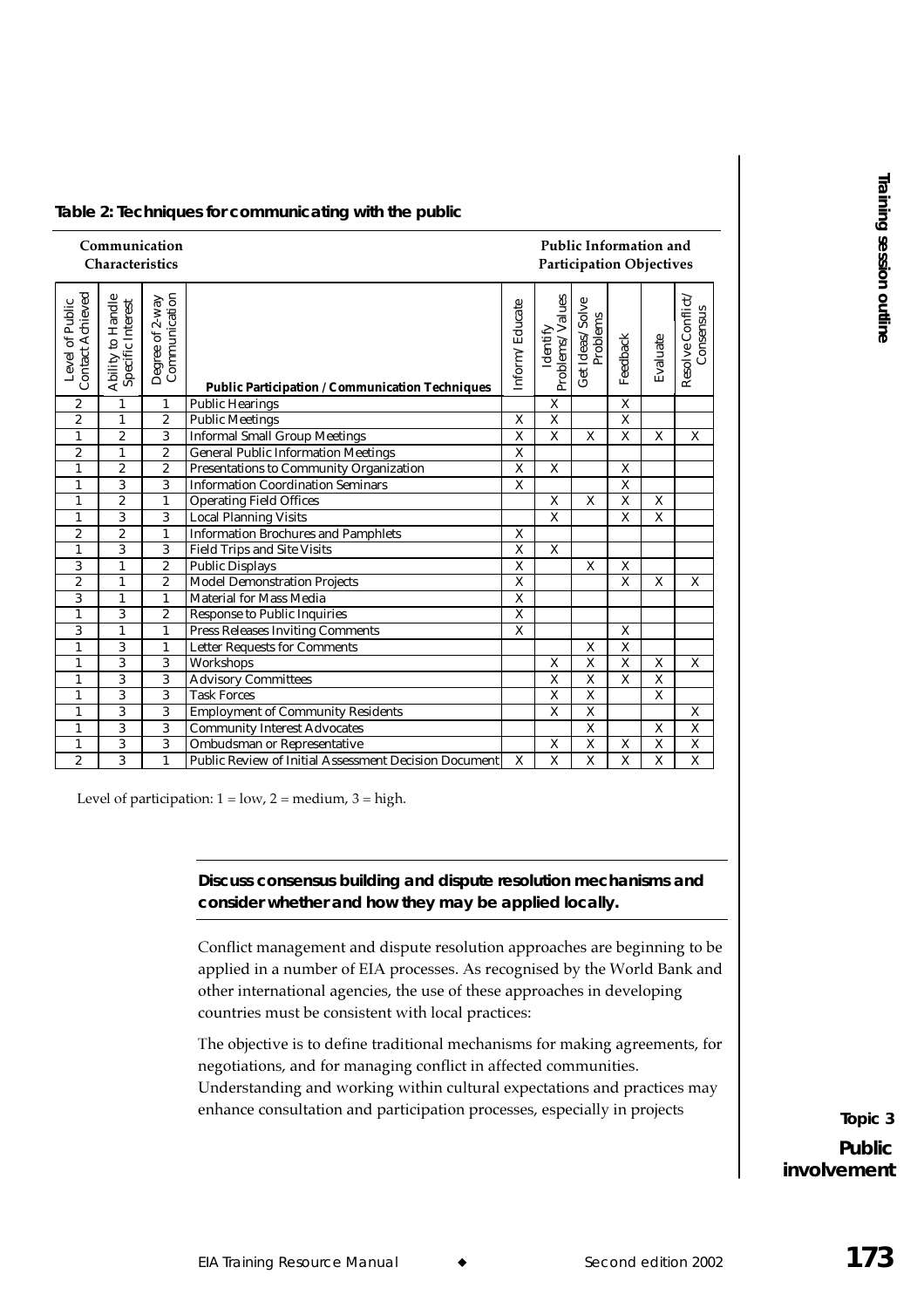where there are multiple and competing stakeholders or where disputes or conflict are evident. (The World Bank, 1995)

Negotiation, mediation and other alternative means of dispute resolution have different rules compared to more traditional 'open door' forms of public consultation and participation. These processes are carried out by a small number of representatives who are nominated by the major stakeholders (some of them may form coalitions for this purpose). Stakeholder dialogue is a more informal version of this process and focuses on sharing views and information to find win-win solutions to issues. As shown in Table 3, the approach differs in kind rather than degree from more traditional forms of public involvement.

However, there may be opportunities to reduce or resolve conflict in more traditional forms of public participation, providing all stakeholders are involved at the earliest stage of the proposal and sufficient time and appropriate opportunities are provided. A skilled facilitator may be able to assist stakeholders in finding common ground. In most cases, however, the range of interests and the different values of the participants will mean that consensus is unlikely. The focus of attention then should be on minimising the areas of dispute, and narrowing it to those key issues that cannot be resolved and leaving it to the decision-making process to arbitrate among the different positions (i.e. determining the 'winners' and 'losers').

Principles which will help minimise conflict, particularly if applied consistently from the earliest stages of the planning of the proposal, include:

- involving all those likely to be affected, or with a stake in the matter;
- communicating the need for and objectives of the proposal, and how it is planned to achieve them;
- actively listening to the concerns of affected people, and the interests which lie behind them;
- treating people honestly and fairly, establishing trust through a consistency of behaviour;
- being empathetic, putting yourself in the shoes of the other party, and looking at the area of dispute from their perspective;
- being flexible in the way alternatives are considered, and amending the proposal wherever possible to better suit the interests of other parties;
- when others' interests cannot be accommodated, mitigating impacts to the greatest extent possible and looking for ways to compensate for loss and damage;
- establishing and maintaining open two-way channels of communication throughout the planning and implementation phase; and
- acknowledging the concerns and suggestions of others, and providing feed-back on the way these matters have been addressed.

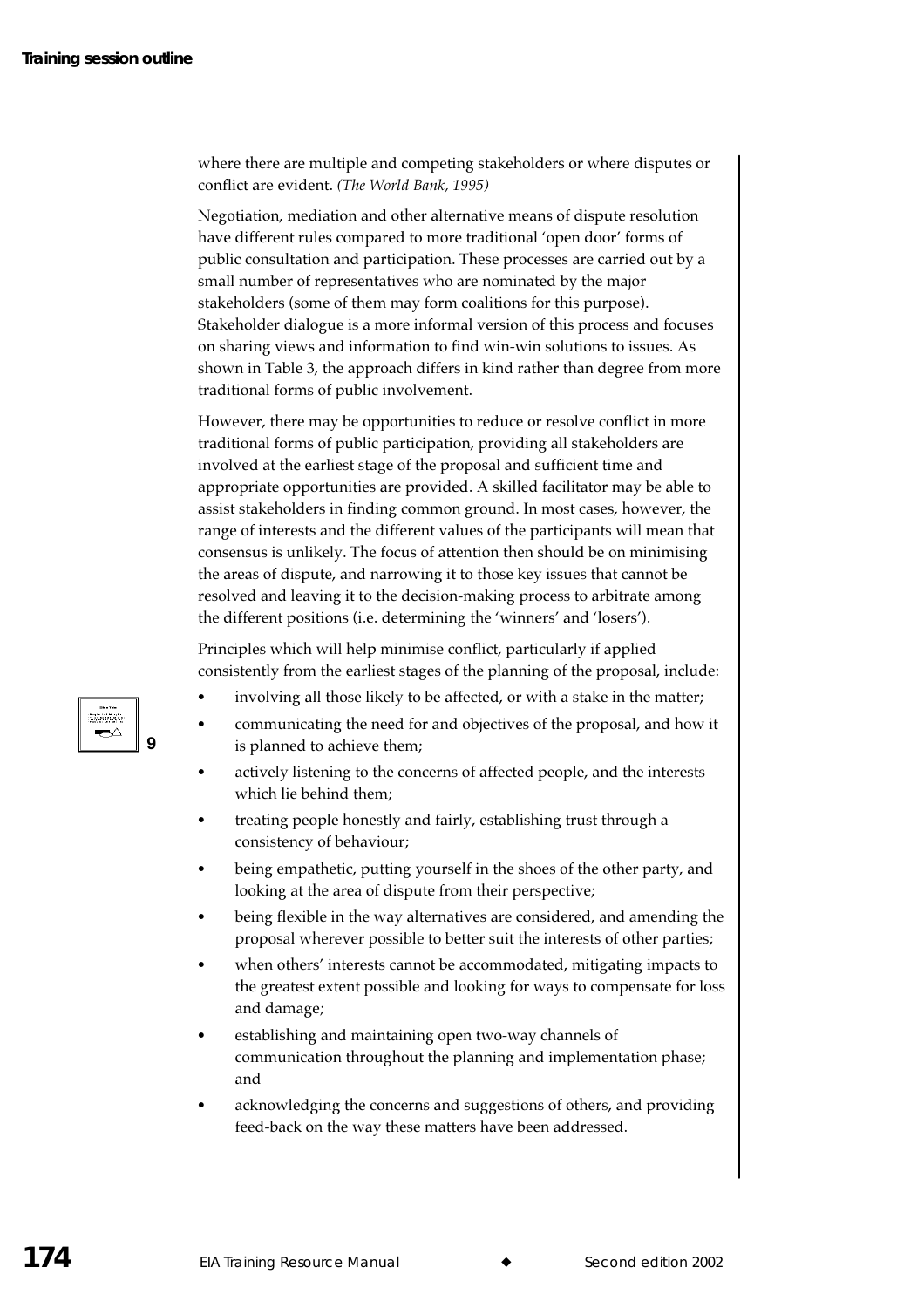When conflict arises, try to defuse it at the earliest possible time. The use of an independent, mutually acceptable third party as the convenor of discussions between disputants can improve the chances of a satisfactory outcome. It is desirable for that third party to be trained in the principles of negotiation or mediation, and to be able to assist the parties in dealing with the feelings, facts and process issues associated with the dispute.

| Traditional consultation tends to:<br>Stakeholder dialogue tends to:<br>Assume win/lose outcomes<br>Search actively for win/win results and ways<br>to add value for all parties<br>Explore shared and different interests,<br>Focus on differences and polarise<br>values, needs and fears, and build on<br>rival positions<br>common ground while trying to resolve<br>specific disputes<br>Focus on issues and results<br>Focus on processes as well as issues and<br>results in order to build long-term ownership<br>of and commitment to mutually agreed |  |
|----------------------------------------------------------------------------------------------------------------------------------------------------------------------------------------------------------------------------------------------------------------------------------------------------------------------------------------------------------------------------------------------------------------------------------------------------------------------------------------------------------------------------------------------------------------|--|
|                                                                                                                                                                                                                                                                                                                                                                                                                                                                                                                                                                |  |
|                                                                                                                                                                                                                                                                                                                                                                                                                                                                                                                                                                |  |
|                                                                                                                                                                                                                                                                                                                                                                                                                                                                                                                                                                |  |
| solutions                                                                                                                                                                                                                                                                                                                                                                                                                                                                                                                                                      |  |
| Produce results that are perceived as<br>Produce results which can be judged on their<br>merits and which seem fair and reasonable to<br>inequitable, reflecting the traditional<br>distribution of power and resources<br>a broad spectrum of stakeholders                                                                                                                                                                                                                                                                                                    |  |
| Stick to the facts and positions<br>Take into account, as well, feelings, values,<br>perceptions, vulnerabilities                                                                                                                                                                                                                                                                                                                                                                                                                                              |  |
| Ignore the importance of building<br>Strengthen existing relationships and build<br>relationships and bridging<br>new ones where they are most needed<br>differences                                                                                                                                                                                                                                                                                                                                                                                           |  |
| Offer no learning<br>Invest in mutual learning as a starting point<br>for future processes and projects                                                                                                                                                                                                                                                                                                                                                                                                                                                        |  |
| Source: Ackland et al. (1999).                                                                                                                                                                                                                                                                                                                                                                                                                                                                                                                                 |  |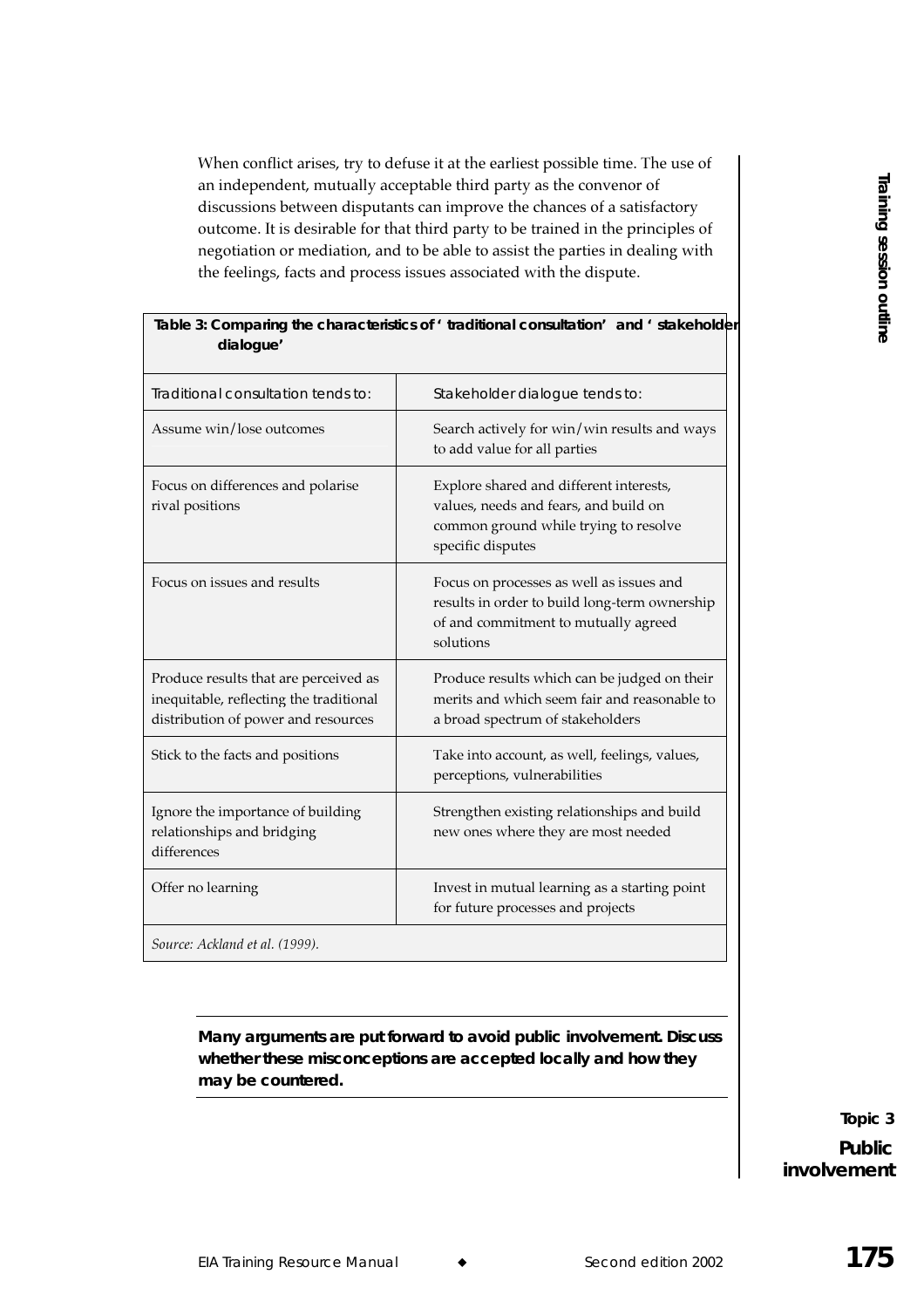Public involvement can be a time-consuming and costly exercise. This issue can be best addressed by sound planning. A proposal may be subject to delay and added expense if public consultation is non-existent or inadequate. Various arguments have been and still are advanced to justify avoiding public involvement. Some of the commonly used 'reasons' and answers follow:

| It's too early; we<br>haven't yet got a<br>firm proposal                                | The early provision of information to the public will<br>minimise the risk of untrue and damaging rumours about<br>the proposals. Even though the proponent may not have<br>a clear idea of project details, communicating the<br>objectives of the proposals can start to build trust with<br>the community, allow useful public input on site<br>constraints and alternatives and can help the proponent<br>devise a robust scheme.                                            |
|-----------------------------------------------------------------------------------------|----------------------------------------------------------------------------------------------------------------------------------------------------------------------------------------------------------------------------------------------------------------------------------------------------------------------------------------------------------------------------------------------------------------------------------------------------------------------------------|
| It will take too<br>long and will<br>cost too much                                      | Public involvement can be expensive and time-<br>consuming. If integrated into the project planning<br>process, excessive timelines can be avoided. The costs of<br>not involving the public are likely to be even greater in<br>terms of costs arising from delays.                                                                                                                                                                                                             |
| It will stir up<br>opposition, and<br>the process will<br>be taken over by<br>activists | Those who are likely to oppose a project will not be<br>dissuaded by the lack of a public involvement<br>programme. Rather such a programme can ensure that all<br>sides of the debate are heard. Importantly, the issues<br>raised by opponents should be thoroughly examined and<br>treated on their merits. If the impacts cannot be avoided,<br>public involvement can help demonstrate that the<br>concerns of all segments of the community have been<br>fairly addressed. |
| We will only<br>hear from the<br>articulate                                             | Those who are articulate, knowledgeable and powerful<br>find it easier to use the opportunities provided through<br>public involvement. Those preparing and managing such<br>programmes must be aware of this, and incorporate<br>measures to ensure that the views of 'the silent majority'<br>are expressed and understood.                                                                                                                                                    |
| We'll raise<br>expectations we<br>can't satisfy                                         | Great care must be taken in the first phases of a public<br>involvement programme to ensure that unreasonable<br>expectations are not raised. The purpose of public<br>involvement in EIA and decision-making should be<br>clearly communicated, together with decisions which<br>have been made already.                                                                                                                                                                        |
| The local<br>community<br>won't                                                         | Lack of technical education does not negate intelligence<br>and the understanding people have of their own<br>surroundings. Often people's knowledge of their                                                                                                                                                                                                                                                                                                                    |

 $\rightarrow$ 10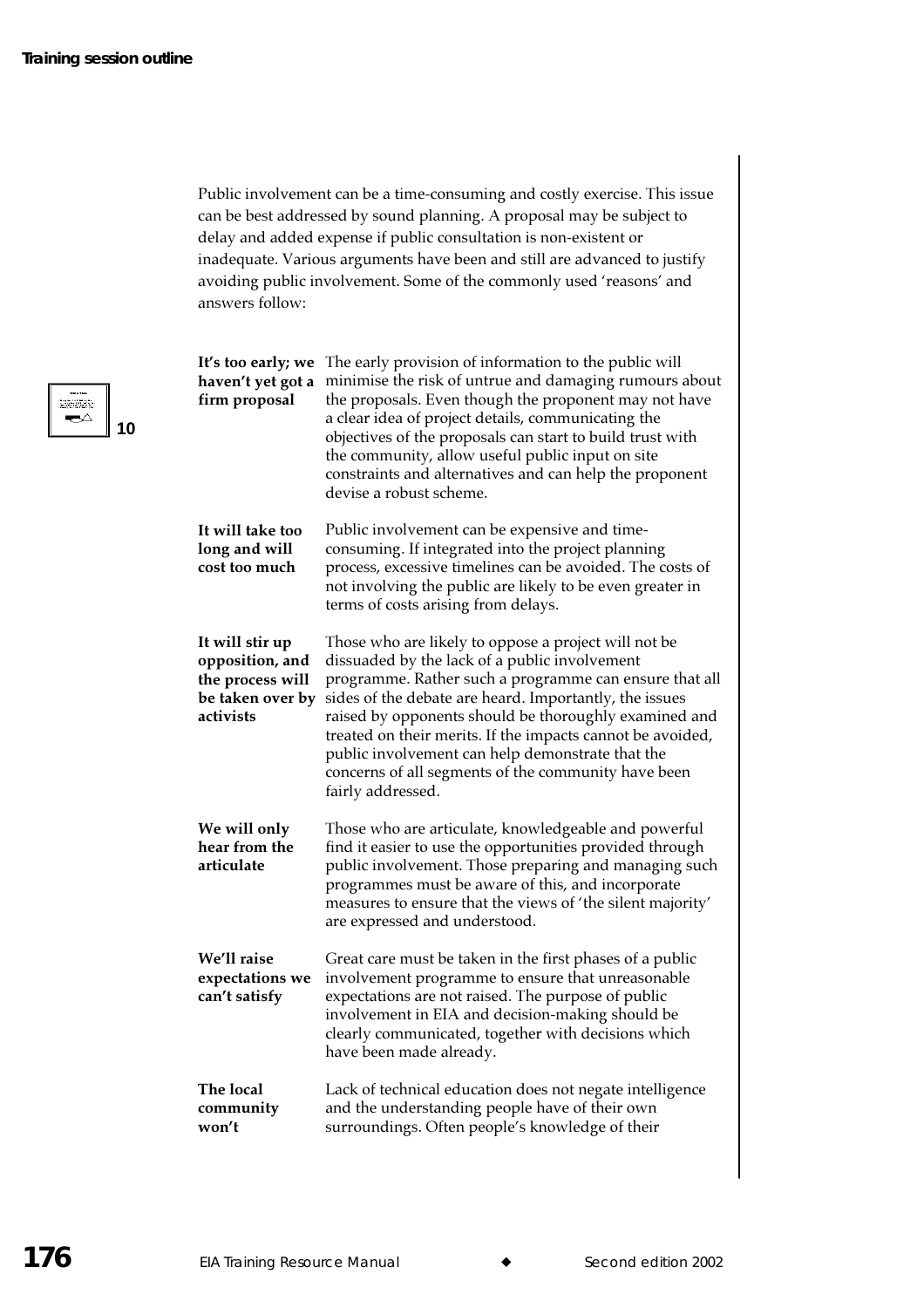**understand the** environment and how it will be changed can be more **issues involved.** accurate than that predicted by models.

#### **Briefly conclude with a reference to the spirit of openness required by proponents if public involvement is to be beneficial.**

Experimental that the property of the property of the state of the state of the state of the state of the state of the state of the state of the state of the state of the state of the state of the state of the state of the No public involvement programme will be effective unless the proponent is serious in engaging with the community in a two-way dialogue and is open minded to what it can contribute to the proposal. Key prerequisites are a willingness to listen to the information, values and concerns of the community, to amend the proposal so as to minimise community concerns, and to acknowledge the value of community input.

**Include a training activity to reinforce the topic (if desired).** 

**Summarise the presentation, emphasising those key aspects of the topic that apply locally**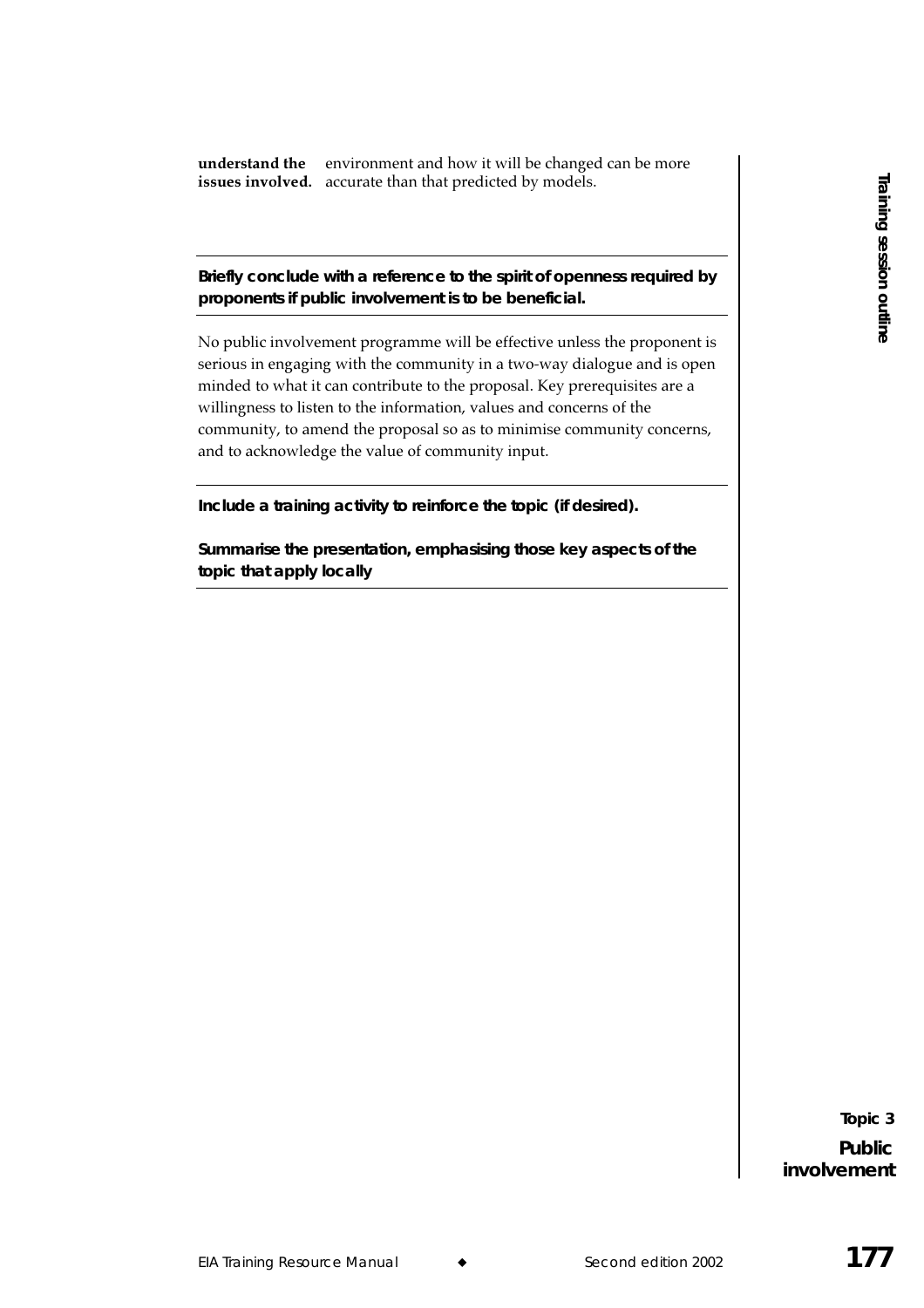#### **Reference list**

The following references have been quoted directly, adapted or used as a primary source for parts of this topic.

Ackland A, Hyam P and Ingram H (1999) Guidelines for Stakeholder Dialogue – A Joint Venture. The Environment Council, London.

African High-Level Ministerial Meeting on Environmental Impact Assessment (EIA) Durban, South Africa. Communique (1995) issued by UNEP, Nairobi.

Bass S, Dalal-Clayton B and Pretty J (1995) Participation Strategies for Sustainable Development. IIED, London.

Boyle J and Mubvami T (1995) Training Manual for Environmental Impact Assessment in Zimbabwe. Department of Natural Resources, Ministry of Environment and Tourism, Harare, Zimbabwe,

Institute of Environmental Management & Assessment (1999), Draft Guidelines on Public Participation in Environmental Decision Making. Institute of Environmental Management & Assessment, Lincoln, UK.

Kennedy W (1999) Environmental Impact Assessment and Multilateral Financial Institutions. In Petts J (ed) Handbook of Environmental Impact Assessment. Volume 2. Environmental Impact Assessment in Practice: Impact and Limitations (pp. 97-120). Blackwell Science Ltd. Oxford, UK.

Scott D (1989) The Quality of Environmental Decision Making; Principles and Practice of the Victorian Land Conservation Council. Melbourne, Australia.

Scott Wilson Ltd (1996) Environmental Impact Assessment: Issues, Trends and Practice. Environment and Economics Unit. UNEP. Nairobi.

Stec S and Casey-Lefkowitz S with Jendroska J (2000) The Aarhus Convention: An Implementation Guide. United Nations, New York and Geneva.

World Bank (1995) Public Involvement in Environmental Assessment Requirements, Opportunities and Issues. Environmental Assessment Sourcebook Update Number 5. World Bank, Washington D.C.

World Bank (1996) The Impact of Environmental Assessment - A Review of World Bank Experience. World Bank, Washington, D.C.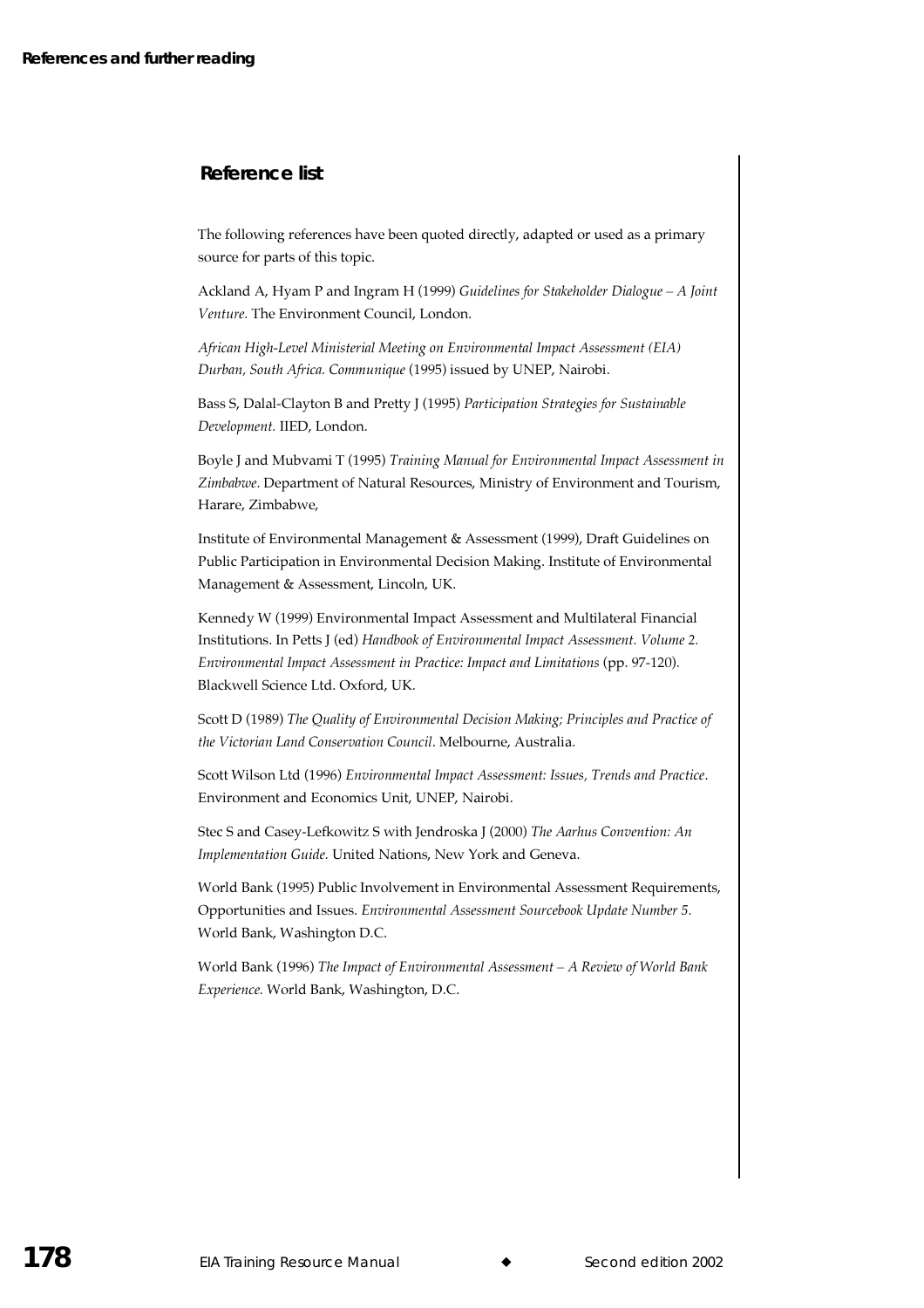## **Further reading**

Department of Planning and Development, Victoria (1995) Environment Effects Statement Consultative Committees: Guidelines for Operation and Membership. Melbourne, Australia.

Davis S and Rukuba-Ngaiza N (1998) Meaningful Consultation in Environmental Assessments. Social Development Note No.39, World Bank, Washington D.C.

Fisher R and Ury W (1981) Getting to Yes: Negotiating Agreement Without Giving In. Houghton Mifflin. Boston, Mass.

Participatory Learning and Action Notes 32 (1998) Participation, Literacy and Empowerment.\*

Petts J (1999) Public Participation and Environmental Impact Assessment. in Petts J (ed) Handbook of Environmental Impact Assessment. Volume 1: Environmental Impact Assessment: Process, Methods and Potential (pp145-176). Blackwell Science Ltd. Oxford, UK.

Reitbergen-McCracken J and Narayan D (1998) *Participation and Social Assessment:* Tools and Techniques. Book and video tape. World Bank, Washington D.C.

Roberts R (1995) Public Involvement: From Consultation to Participation. In Vanclay F and Bronstein D (eds) *Environmental and Social Impact Assessment* (pp221-248). John Wiley & Sons, Chichester, UK.

World Bank (1995) Environmental Assessment Challenges and Good Practice. Paper No. 018. Environmental Management Series. Washington, D.C.  $\,$ 

World Bank (1998) Social Development Update: Making Development More Inclusive and Effective. Social Development Paper. No.27. Washington, D.C.

EIN Training and Theodogreent, Victima (1998) Fourtements Firsts.<br>
Experiment of Manula is consistency Corresponding to Correspond the Manual Training Resources and Figure 179<br>
Moreovers, and Fainland Ngara X (1998) Meming Participatory Learning and Action Notes are issued by the International Institute for Environment and Development (IIED) to review themes and approaches to involving people in defining their needs and opportunities and taking action to realise them. The series has particular focus on the experience of developing countries. See also the website of the Resource Centre for Participatory Learning at: http://www.rcpla.org/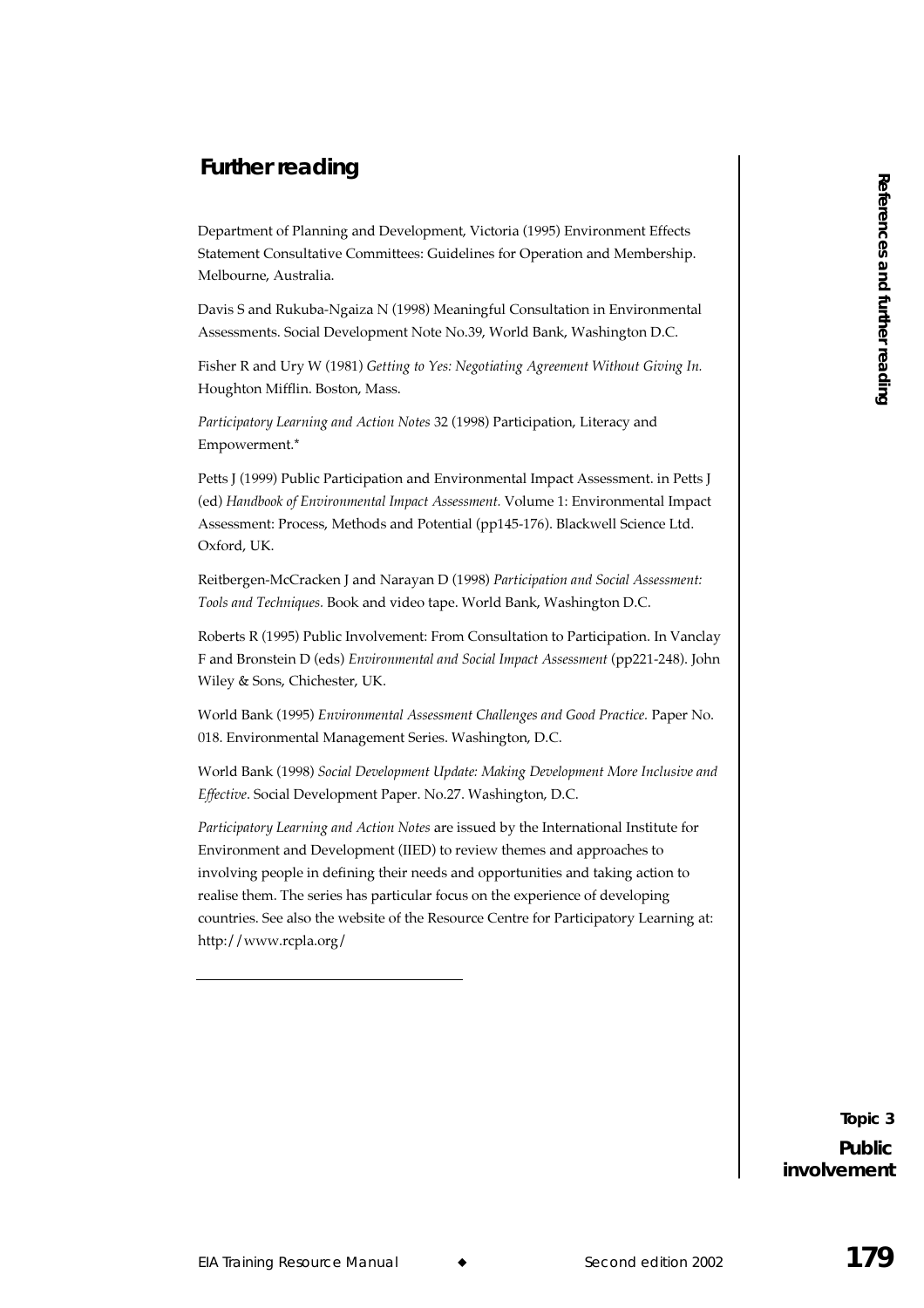## **Training activities**

Training activities will be more instructive if they are framed around a local proposal. Consider inviting prospective course participants to make a presentation if they have expertise in this area of EIA.

### **Discussion themes**

- $3 1$ A large dam is proposed in a rural setting. What public involvement techniques might be used to support the EIA for the project? How would the approach change if the project concerns a major chemical plant in a large city?
- $3 2$ How would you go about identifying the range of people affected directly or indirectly by a proposal? If necessary, how would representatives of the groups identified be selected?
- $3 3$ What are the needs and interests of the affected community that make their involvement so important to them? Is their involvement as important for the proponent?
- $3 4$ 'Public involvement should take place at the scoping stage of a proposal, and when the EIA document is completed.' Does this statement satisfy the requirements for community involvement?
- $3 5$ People feel more comfortable in familiar surroundings. Where should the venues and locations for discussions, small group meetings, public meetings and displays be located? How will the setting and other meeting arrangements contribute to the success of public involvement?
- $3 6$ What are the objectives of public involvement? What value will it bring to the successful implementation of the proposal?
- What criticisms of public involvement can you expect, and how can  $3 - 7$ these criticisms be answered?
- $3 8$ How would you attempt to manage conflict when it arises? If you were looking for someone to help, what qualities would you seek in that person?

## Speaker theme

 $3 - 1$ Invite a speaker who is expert in the field to talk about their personal experience in public involvement on major projects and to focus on certain questions. How much did a typical involvement programme cost, what techniques were used, how effective were they? Did people respond positively, were there changes made to the proposal? Was the proponent supportive of the public involvement programme? What lessons were learnt from the experience?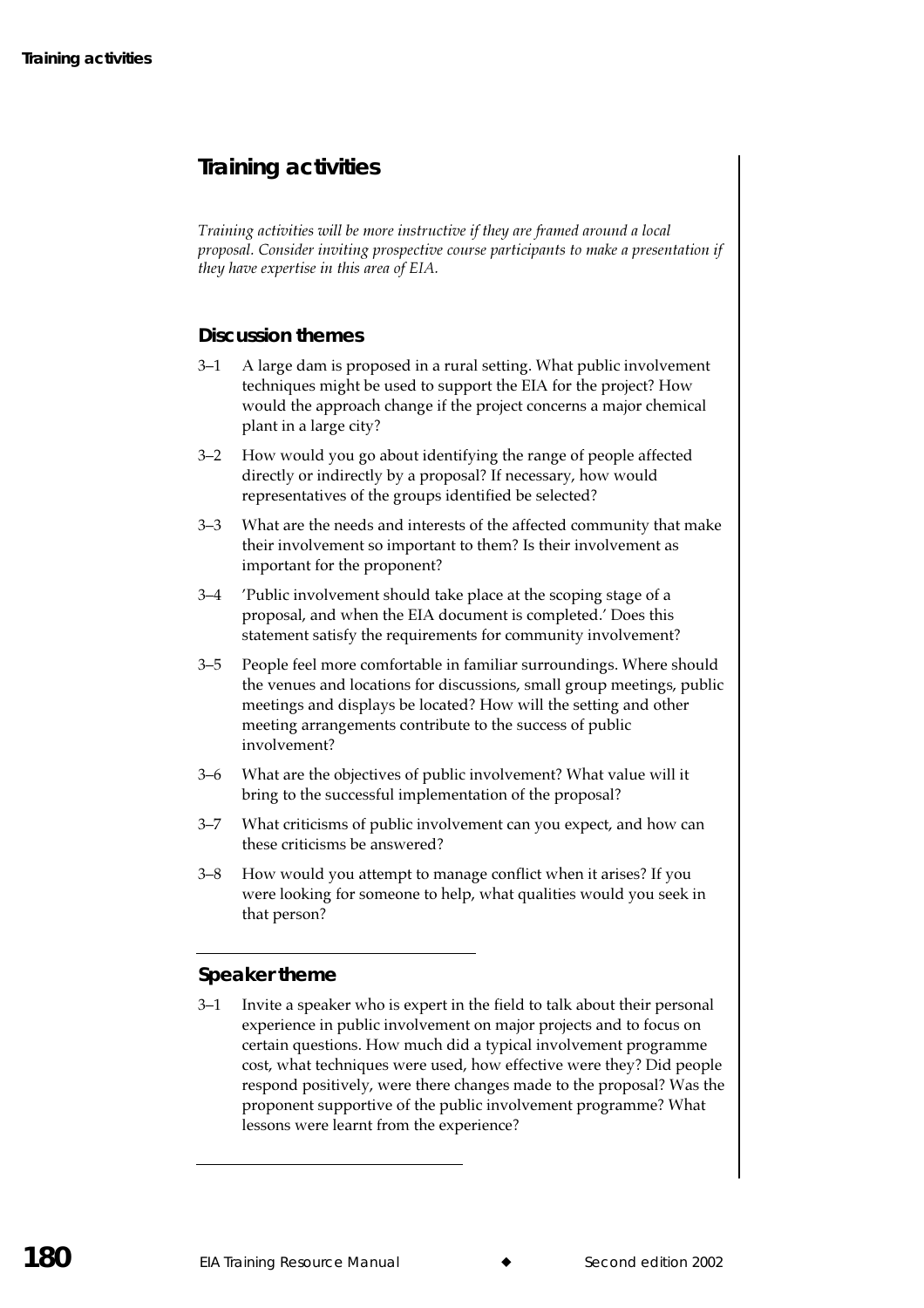## **Group Activity 3–1: Public involvement**

| Title:                   | Preparing a public involvement programme                                                                                                                                      | Training activities |
|--------------------------|-------------------------------------------------------------------------------------------------------------------------------------------------------------------------------|---------------------|
| Aim:                     | To reinforce the training material presented through the<br>preparation of a public involvement programme, and<br>consideration of the associated issues.                     |                     |
| Group size:              | Four to six people                                                                                                                                                            |                     |
| Duration:                | One day                                                                                                                                                                       |                     |
| Resources required:      |                                                                                                                                                                               |                     |
| ❏                        | Case study description of a proposal, with some details of its<br>likely impacts and setting. Refer to Handout 3-1                                                            |                     |
| Description of activity: |                                                                                                                                                                               |                     |
|                          | Participants will be required to think through the various issues, and relate the<br>tasks involved to the objectives of the public involvement programme.                    |                     |
|                          | Using the case study and referring to Handout 3-1:                                                                                                                            |                     |
| ❏                        | prepare a public involvement programme, showing the objectives<br>of the programme, and the stages of the EIA process at which public<br>involvement will be sought;          |                     |
| ▫                        | indicate how the various stakeholders will be identified;                                                                                                                     |                     |
| ▫                        | advise when the public involvement should commence, and what<br>level of information should be provided;                                                                      |                     |
| ❏                        | list the methods which might be used to:<br>- inform people<br>- identify their concerns, attitudes and knowledge<br>- enable them to participate in developing the proposal; |                     |
| ⊔                        | prepare a timetable for the programme, indicating the resources                                                                                                               |                     |
| ▫                        | (people and money) which will be needed;<br>outline ways to ensure that information gained from the involvement                                                               |                     |
| ▫<br>them; and           | of the public is used constructively to improve the proposal;<br>identify problems which are likely to occur, and ways of managing                                            |                     |
| ▫                        | prepare a framework to evaluate the success of the programme.                                                                                                                 | Topic 3             |
|                          |                                                                                                                                                                               | <b>Public</b>       |
|                          |                                                                                                                                                                               | involvement         |
|                          |                                                                                                                                                                               |                     |
|                          | <b>EIA Training Resource Manual</b><br>Second edition 2002                                                                                                                    | 181                 |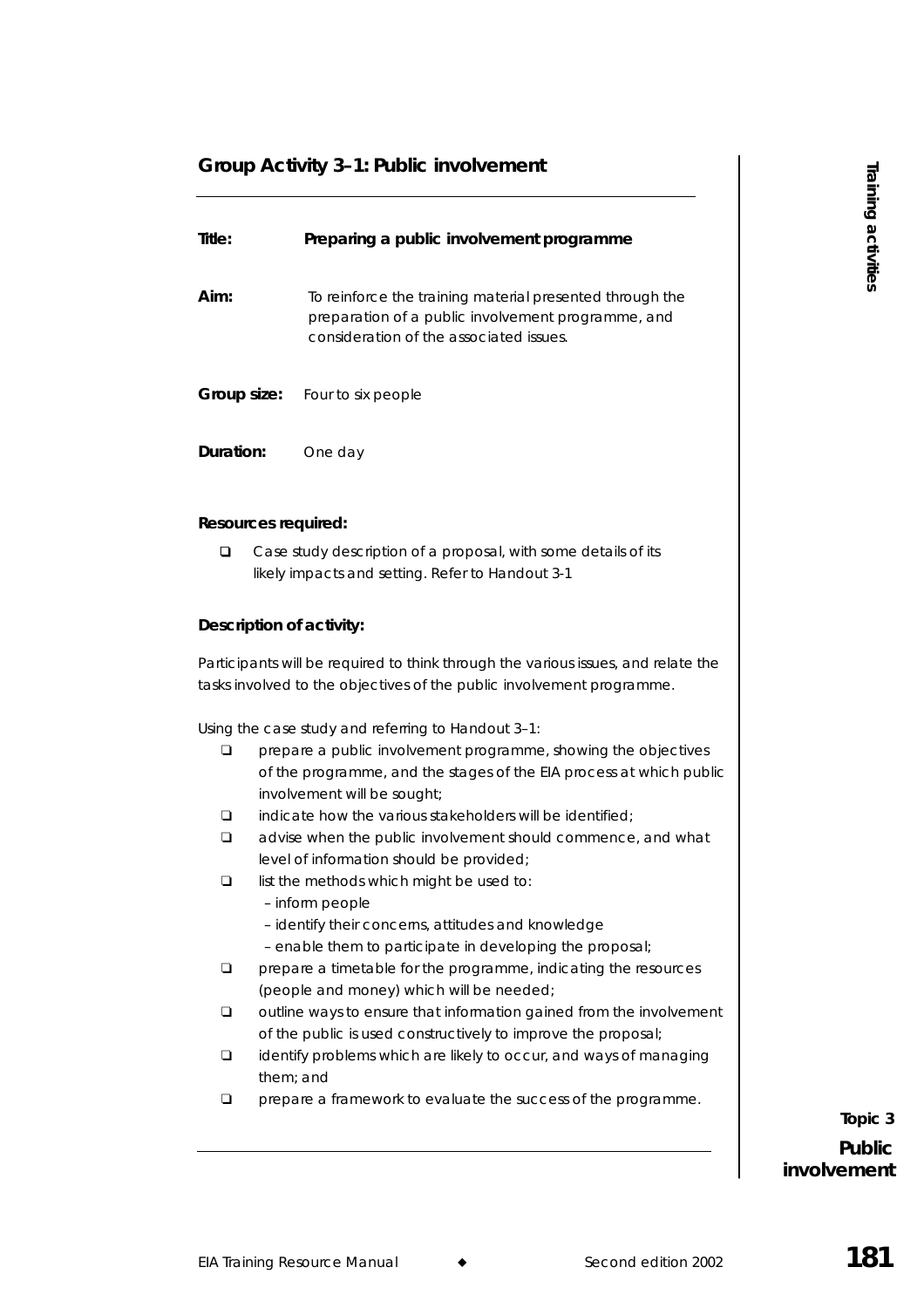## **Group Activity 3–2: Public Involvement**

| Title:    | Site location decisions — what are the facts?                                                                                           |
|-----------|-----------------------------------------------------------------------------------------------------------------------------------------|
| Aim:      | To show how public involvement can assist in deciding<br>between alternative sites and in achieving public<br>acceptance of a proposal. |
|           | <b>Group size:</b> Four to six people                                                                                                   |
| Duration: | Three hours                                                                                                                             |

#### **Resources required:**

 $\Box$  Brief description of a facility with two possible alternative locations, a short statement of need for the project, a list of the likely impacts, and a description of the surrounding communities.

#### **Description of activity:**

The alternative sites for a facility affect different communities, and will involve some land acquisition. Get each group to:

- $\Box$  discuss how they would structure the public involvement to minimise conflict, while allowing informed debate on the respective merits of the proposals;
- $\Box$  propose steps that could be taken to pre-empt rumours and distortions about what may be proposed;
- $\Box$  outline ways in which a shared view of the basic facts could be reached, given that opponents often appear to have a biased view of the basic facts relating to the proposal and the need for action;
- $\Box$  detail the sort of information that would be required by the decision-maker before a decision could be made; and
- $\Box$  discuss the way in which the public involvement would assist the project.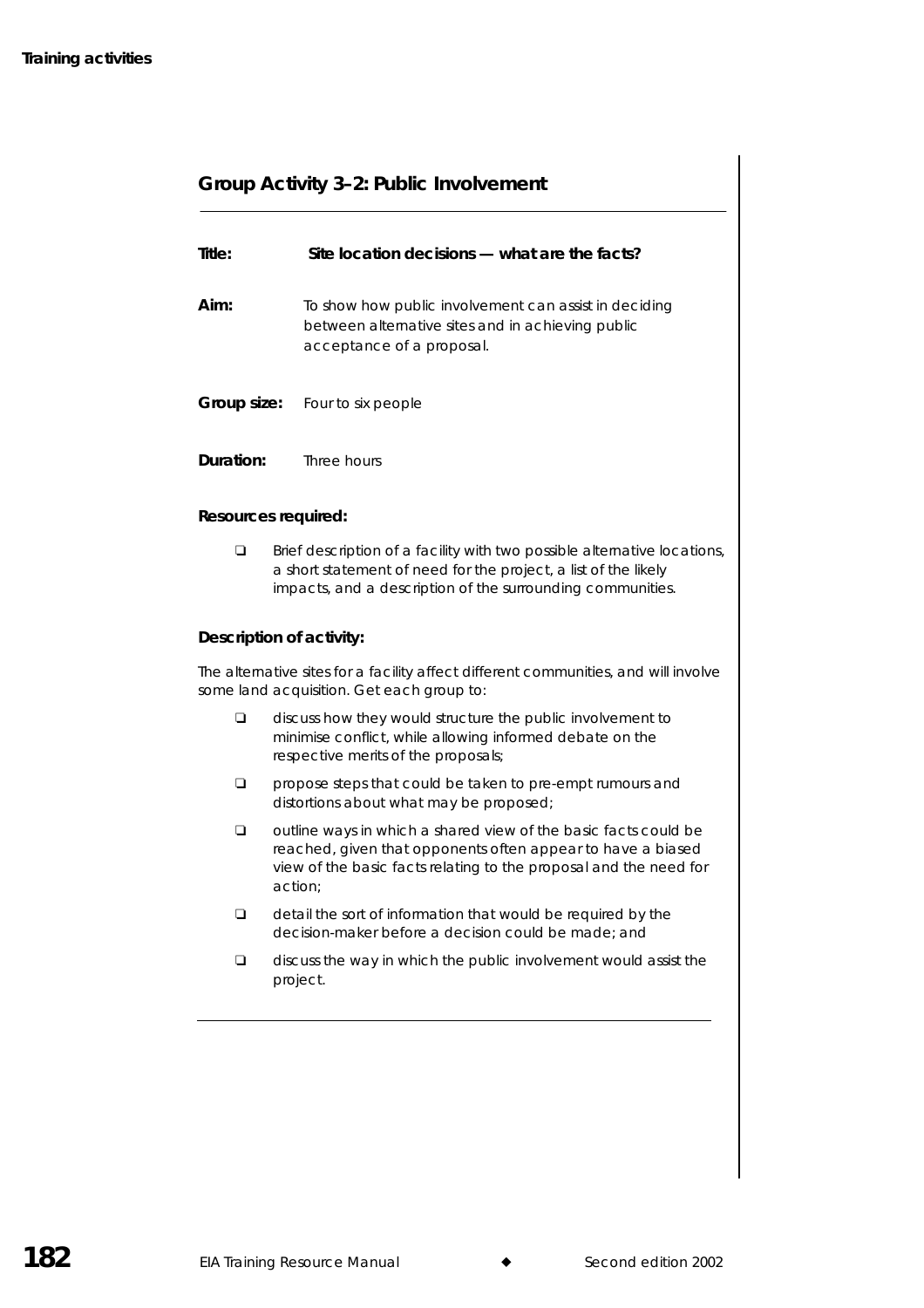

#### Purpose and objectives of public involvement

- informing stakeholders
- gaining their views, concerns and values
- taking account of public inputs in decision making
- influencing project design
- obtaining local knowledge
- increasing public confidence
- improving transparency and accountability in decision-making
- reducing conflict



#### Levels of public involvement

- information
	- (one way flow from proponent to public)
	- consultation
	- (two way exchange of information)
	- participation - (interaction with the public)
- negotiation - (face to face discussion)

| <b>SIMMY1M</b><br>- Story No. 141 Mill of No.<br><b>SACTOS</b> |  |
|----------------------------------------------------------------|--|
|                                                                |  |

#### Key stakeholders

- local people affected by a proposal
- proponent and project beneficiaries
- government agencies
- **NGOs**
- others, e.g. donors, the private sector, academics

## <u>Stanisti</u> ◛

#### Principles of public involvement

The process should be:

- inclusive covers all stakeholders
- open and transparent steps and activities are understood
- relevant focussed on the issues that matter
- fair conducted impartially and without bias toward any stakeholder
- responsive to stakeholder requirements and inputs
- credible builds confidence and trust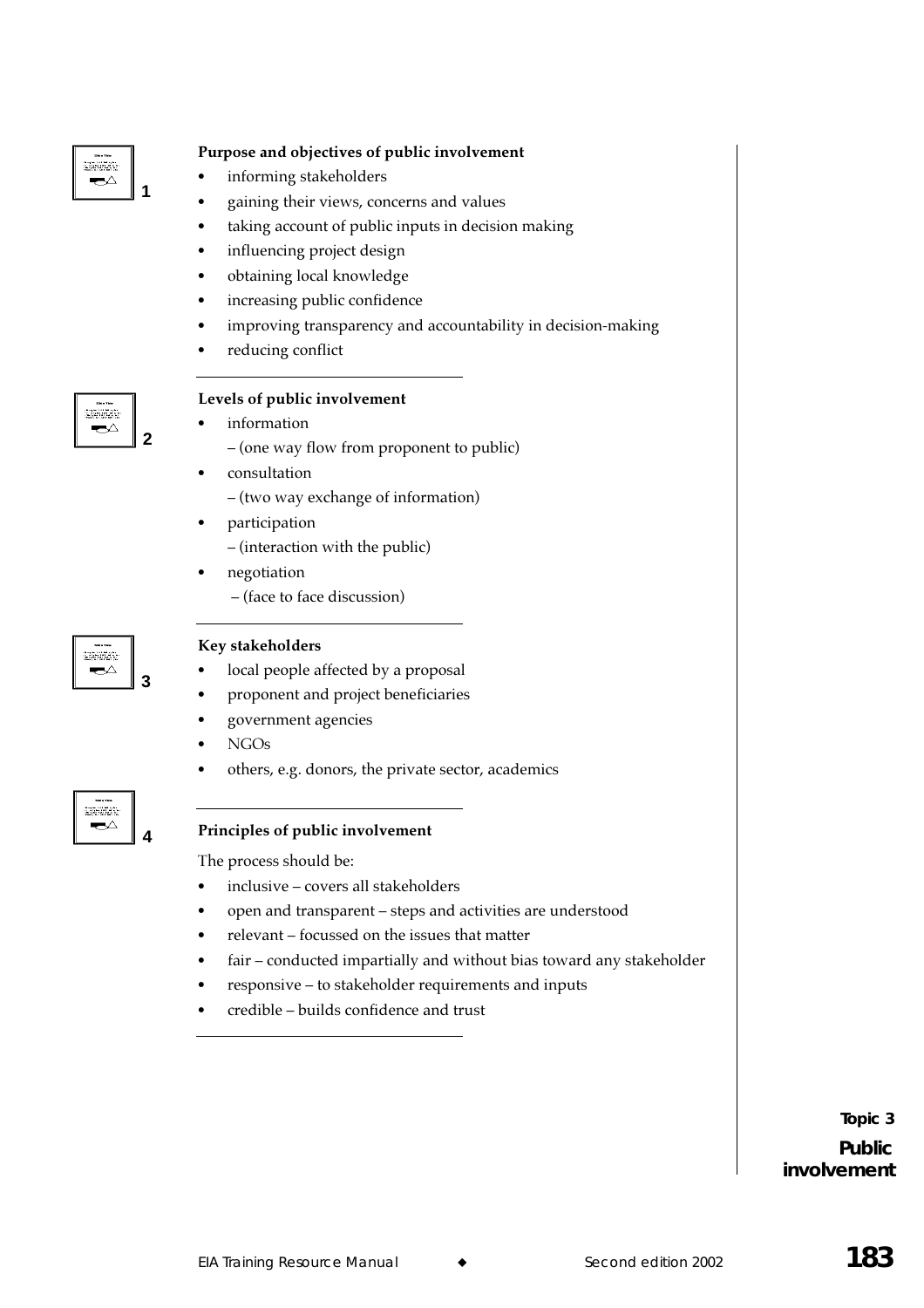#### $\Rightarrow$ 5

<u>tamat</u>  $\Rightarrow$ 

iainar ┯∆

7

 $6\phantom{1}6$ 

#### Public involvement in key stages of the EIA process

- screening
	- determining the need for, and level, of the EIA process
- scoping - identifying the key issues and alternatives to be considered
- impact analysis
	- identifying the significant impacts and mitigating measures
- review
	- commenting on/responding to the EIA report
- implementation and monitoring
	- checking EIA follow up

## Developing a public involvement program typically involves:

- determining its scope
- identifying interested and affected public
- selecting appropriate techniques
- considering the relationship to decision-making
- providing feedback to stakeholders
- undertaking the analysis of stakeholder inputs
- keeping to budget and timelines
- confidentiality

#### Factors affecting the effectiveness of public involvement

- poverty
- remote and rural settings
- illiteracy
- culture/local values
- language
- legal systems override traditional ones
- dominance of interest groups
- proponent confidentiality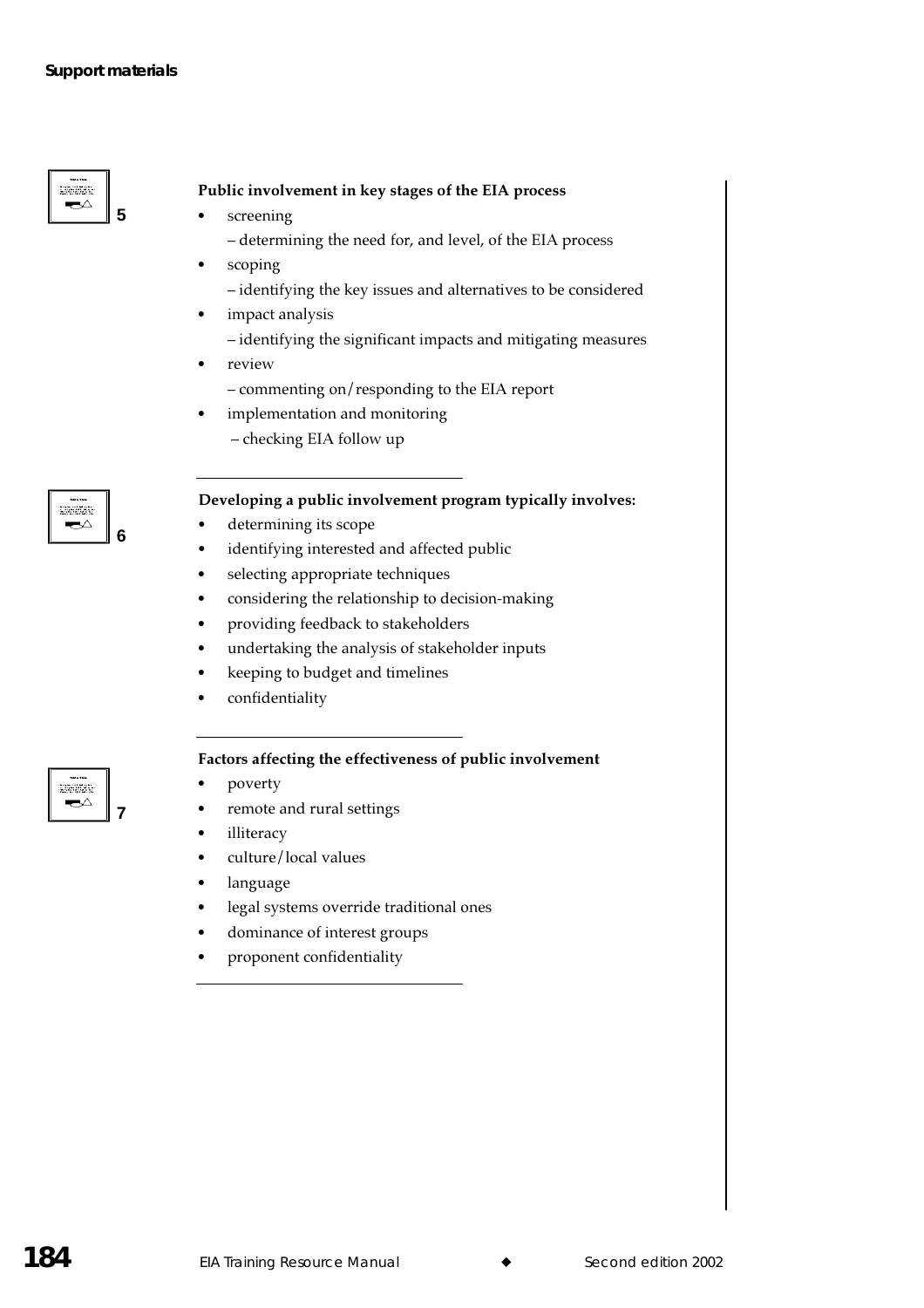| <b>SIMMY10</b><br><b>Chairman Call Miller Company</b><br>aganiag |  |
|------------------------------------------------------------------|--|
|------------------------------------------------------------------|--|

## Principles for successful application of public involvement techniques

- provide the right information
- allow sufficient time to review and respond
- provide appropriate opportunities/means for stakeholder involvement
- respond to issues and concerns raised
- feed back the results of public input
- choose venues and times of events to suit stakeholders

| <b>SIMMY1M</b><br>State Sec. 24 E. Sale of Sec.<br>the first state and on home<br><b>ERSTRICT</b> |
|---------------------------------------------------------------------------------------------------|
|                                                                                                   |

9

#### Principles for minimising conflict

- involve all stakeholders
- establish communication channels
- describe the proposal and its objectives
- listen to the concerns and interests of affected people
- treat people fairly and impartially
- be empathetic and flexible
- mitigate impacts and compensate for loss and damage
- acknowledge concerns and provide feed-back

| <b>SHAWTHM</b>                                    |  |
|---------------------------------------------------|--|
| <b>Mar 2.4 E Mill 19 Mar</b><br><b>SACTOSTICS</b> |  |
|                                                   |  |
|                                                   |  |

#### Common reasons given for avoiding public involvement

- it's too early
- it will take too long and will cost too much
- it will stir up opposition
- we will only hear from the articulate
- we'll raise expectations
- people won't understand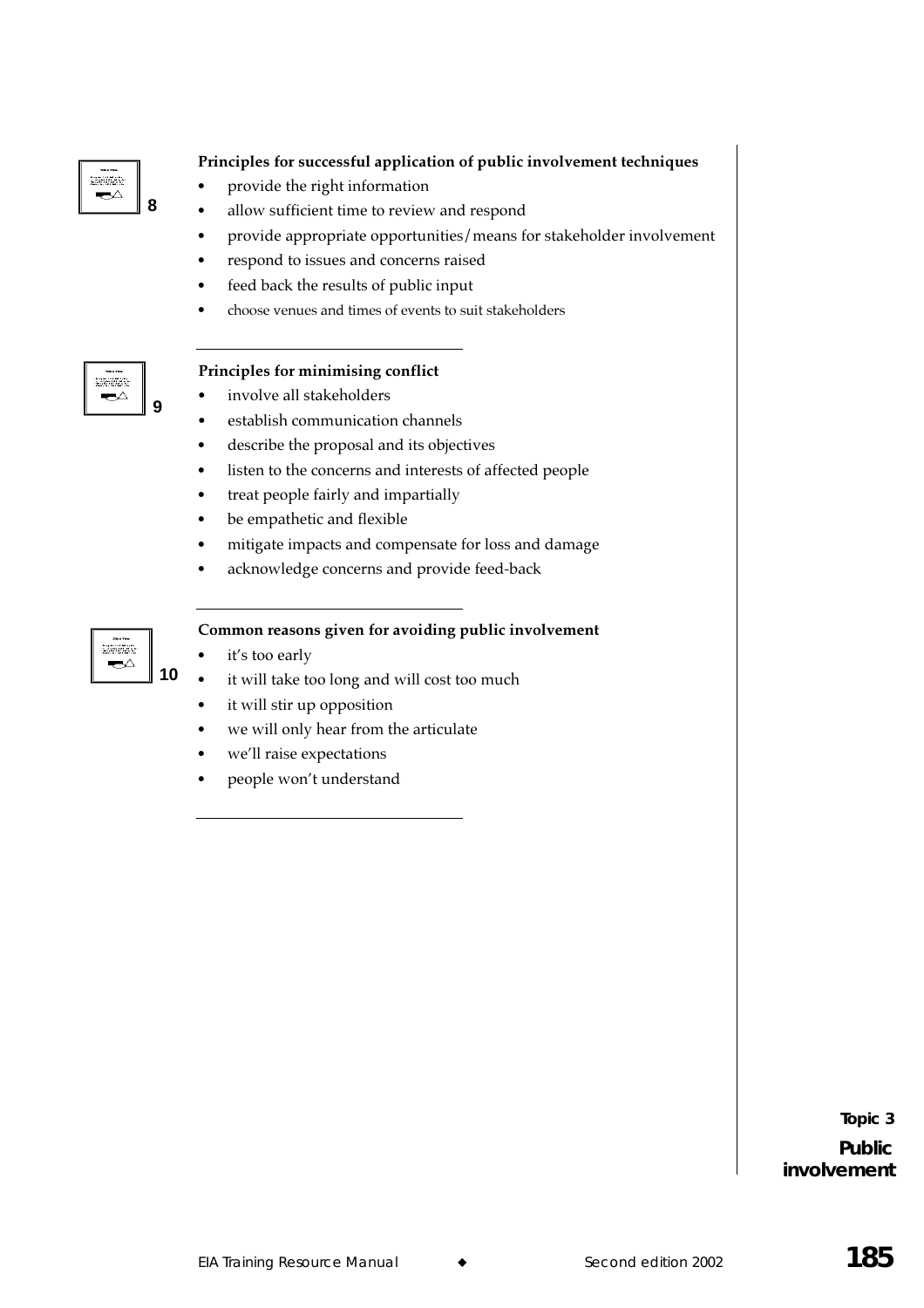#### Tools and techniques for public involvement

| Technique                                  | Description and use                                                                                          | Advantages                                                                                                                       | <b>Disadvantages</b>                                                                                                |  |  |
|--------------------------------------------|--------------------------------------------------------------------------------------------------------------|----------------------------------------------------------------------------------------------------------------------------------|---------------------------------------------------------------------------------------------------------------------|--|--|
| Level 1. Education & information provision |                                                                                                              |                                                                                                                                  |                                                                                                                     |  |  |
| Leaflets/Brochures                         | Used to convey information.<br>Care should be taken in<br>distribution.                                      | Can reach a wide<br>audience, or be<br>targeted.                                                                                 | Information may not be<br>understood or be misinterpreted.                                                          |  |  |
| <b>Newsletters</b>                         | May involve a series of<br>publications. Care should be<br>taken in distribution.                            | Ongoing contact,<br>flexible format, can<br>address changing<br>needs and audiences.                                             | Not everyone will read a<br>newsletter.                                                                             |  |  |
| Unstaffed<br>Exhibits/Displays             | Set up in public areas to<br>convey information.                                                             | Can be viewed at a<br>convenient time and at<br>leisure. Graphics can<br>help visualise<br>proposals.                            | Information may not be<br>understood or be misinterpreted.                                                          |  |  |
| Local Newspaper<br>Article                 | Conveys information about a<br>proposed activity.                                                            | Potentially cheap form<br>of publicity. A means<br>of reaching a local<br>audience.                                              | Circulation may be limited.                                                                                         |  |  |
| National<br>Newspaper Article              | Conveys information about a<br>proposed activity.                                                            | Potential to reach a<br>very large audience.                                                                                     | Unless an activity has gained a<br>national profile, it will be of<br>limited interest.                             |  |  |
| <b>Site Visits</b>                         | Provides first hand<br>experience of an activity and<br>related issues.                                      | Issues brought to life<br>through real examples.                                                                                 | Difficult to identify a site which<br>replicates all issues.                                                        |  |  |
| Level 2. Information feedback              |                                                                                                              |                                                                                                                                  |                                                                                                                     |  |  |
| Staffed<br>Exhibits/Displays               | Set up in public areas to<br>convey information. Staff<br>available.                                         | Can be viewed at a<br>convenient time and at<br>leisure. Graphics can<br>help visualise<br>proposals. Groups can<br>be targeted. | Requires a major commitment of<br>staff time.                                                                       |  |  |
| Staffed telephone<br>lines                 | Can phone to obtain<br>information, ask questions<br>or make comments about<br>proposals or issues           | Easy for people to<br>participate and provide<br>comments. Promotes a<br>feeling of accessibility.                               | May not be as good as face-to-<br>face discussions. Staff may not<br>have knowledge to respond to all<br>questions. |  |  |
| Internet                                   | Used to provide information<br>or invite feedback. On-line<br>forums and discussion<br>groups can be set up. | Potential global<br>audience. Convenient<br>method for those with<br>internet access.                                            | Not all parties will have access to<br>the Internet.                                                                |  |  |
| <b>Public Meetings</b>                     | Used to exchange                                                                                             | Can meet with other                                                                                                              | Can be complex, unpredictable                                                                                       |  |  |